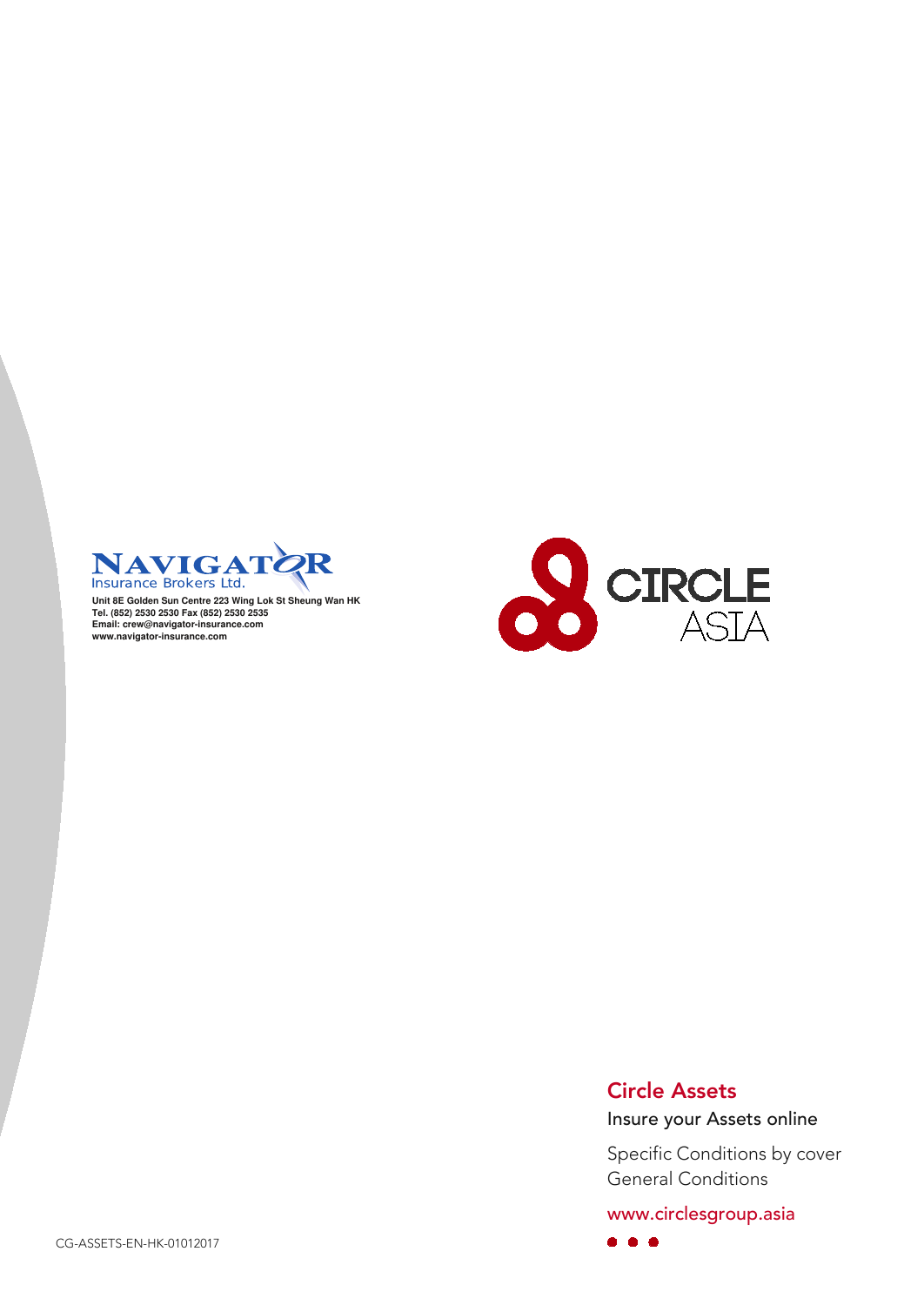### Specific Conditions by cover <sup>1</sup> General Conditions 2

- <sup>1</sup> The Particular Conditions take precedence over the Specific Conditions and over the General Conditions.
- <sup>2</sup> The Specific Conditions take precedence over the General Conditions.

You asked for Perfection...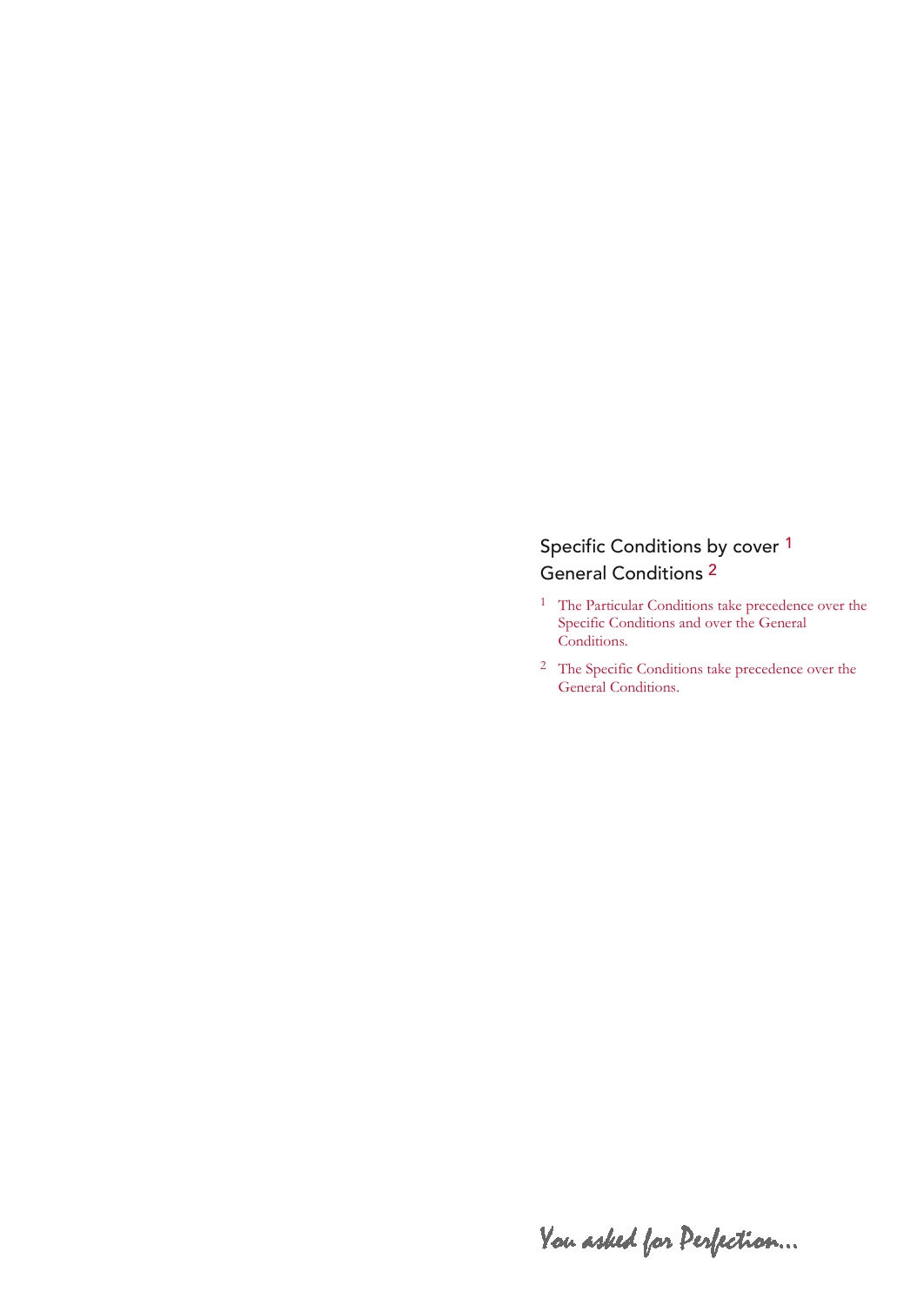

### TABLE OF CONTENTS

| 1.<br>1.1  | <b>CONDITIONS OF INSURABILITY</b><br><b>CONDITIONS OF INSURABILITY FOR ALL COVERS</b>    | 3<br>3               |
|------------|------------------------------------------------------------------------------------------|----------------------|
| 1.2        | CONDITIONS RELATING TO A SPECIFIC COVER                                                  | $\overline{4}$       |
| 1.3        | ONLINE MAXIMUM INSURABLE LIMIT RELATING TO COVER                                         | $\overline{4}$       |
| 2.         | <b>SPECIFIC CONDITIONS : PROPERTY AND CONTENTS</b>                                       | 5                    |
| 2.1        | WHO IS INSURED?                                                                          | 5                    |
| 2.2        | WHAT IS COVERED?                                                                         | 5                    |
| 2.3<br>2.4 | <b>ADDITIONAL COVERS</b><br>WHAT IS NOT COVERED?                                         | $\overline{7}$<br>10 |
| 3.         | SPECIFIC CONDITIONS PRIVATE COLLECTIONS                                                  | 13                   |
| 3.1        | WHO IS INSURED?                                                                          | 13                   |
| 3.2        | WHAT IS COVERED?                                                                         | 13                   |
| 3.3        | <b>ADDITIONAL COVERS</b>                                                                 | 14                   |
| 3.4        | WHAT IS NOT COVERED?                                                                     | 14                   |
| 4.         | <b>SPECIFIC CONDITIONS LIABILITY</b>                                                     | 16                   |
| 4.1        | WHO IS INSURED?                                                                          | 16                   |
| 4.2<br>4.3 | WHAT IS COVERED?<br><b>ADDITIONAL COVERS</b>                                             | 16<br>16             |
| 4.4        | WHAT IS NOT COVERED?                                                                     | 18                   |
| 5.         | <b>GENERAL CONDITIONS</b>                                                                | 21                   |
| 5.1        | <b>ARBITRATION</b>                                                                       | 21                   |
| 5.2        | <b>ASSIGNMENT</b>                                                                        | 21                   |
| 5.3<br>5.4 | <b>BANKRUPTCY OR DEATH</b><br><b>CANCELLATION</b>                                        | 21<br>21             |
| 5.5        | <b>CHANGES</b>                                                                           | 21                   |
| 5.6        | CONCEALMENT OR FRAUD                                                                     | 21                   |
| 5.7        | <b>CONSTRUCTION, SEVERABILITY AND CONFORMANCE TO STATUTE</b>                             | 22                   |
| 5.8<br>5.9 | <b>GOVERNING LAW &amp; JURISDICTION</b><br>CONTRACTS (RIGHTS OF THIRD PARTIES) ORDINANCE | 22<br>22             |
|            | 5.10 LIBERALISATION                                                                      | 22                   |
|            | 5.11 MORTGAGEE CLAUSE                                                                    | 22                   |
|            | 5.12 OTHER INSURANCE                                                                     | 23                   |
|            | 5.13 DATA PRIVACY<br>5.14 PERIOD OF INSURANCE                                            | 23<br>23             |
|            | 5.15 REASONABLE CARE                                                                     | 23                   |
|            | 5.16 RECOVERY                                                                            | 23                   |
|            | 5.17 SUBROGATION                                                                         | 23                   |
|            | 5.18 SUM INSURED ADEQUACY<br>5.19 YOUR DUTIES AFTER A LOSS                               | 24<br>24             |
|            | 5.20 WHEN DO WE PAY?                                                                     | 24                   |
|            | 5.21 GENERAL EXCLUSIONS                                                                  | 24                   |
|            | 5.22 COLLECTIVE CONTRACT                                                                 | 25                   |
| 6.         | <b>DEFINITIONS</b>                                                                       | 26                   |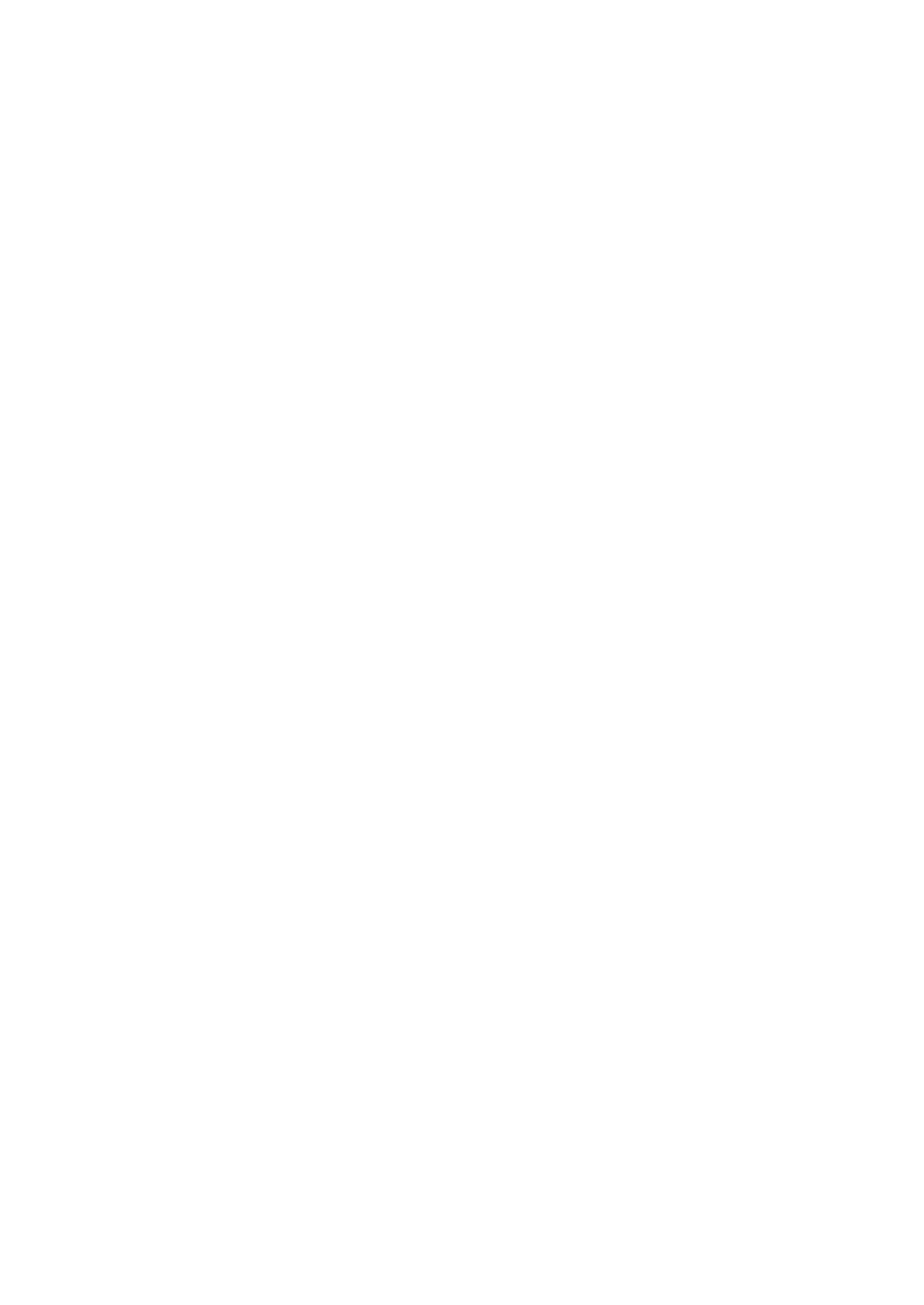<span id="page-4-0"></span>

### 1 / CONDITIONS OF [1/](#page-4-2) CONDITIONS<br>INSURABILITY

<span id="page-4-2"></span>*Our terms are valid only if the conditions listed under the present section are fulfilled. Should one of the conditions not be fulfilled, the company is entitled to refuse any indemnity unless otherwise provided by the Particular Conditions.*

#### <span id="page-4-1"></span>**1.1 CONDITIONS OF INSURABILITY FOR ALL COVERS**

| 1.1.1 | <b>TERRITORIALITY</b>                        | Worldwide cover with the exception of countries at war and the following:                                                                                                                                                                                                                                                                                                                                                                                                                                                                                                                                                                                                                                                                                                 |
|-------|----------------------------------------------|---------------------------------------------------------------------------------------------------------------------------------------------------------------------------------------------------------------------------------------------------------------------------------------------------------------------------------------------------------------------------------------------------------------------------------------------------------------------------------------------------------------------------------------------------------------------------------------------------------------------------------------------------------------------------------------------------------------------------------------------------------------------------|
|       |                                              | Afghanistan, Albania, Algeria, Angola, Saudi Arabia, Azerbaijan, Bangladesh, Benin,<br>Bolivia, Botswana, Burundi, Cameron, Columbia, Central African Republic, Chad,<br>Democratic Republic of Congo, Djibouti, El Salvador, Eritrea, Ethiopia, Gabon,<br>Gambia, Georgia, Ghana, Guam, Honduras, Iraq, Iran, Israel, Ivory Coast, Jordan,<br>Kazakhstan, Kyrgyzstan, Kuwait, Lesotho, Lebanon, Liberia, Libya, Malawi, Mali,<br>Mauritania, Mozambique, Myanmar, Namibia, Nauru, Nepal, Nicaragua, Niger, Nigeria,<br>North Korea, Pakistan, Palestine, Papua New Guinea, Paraguay, Peru, Rwanda, Sierra<br>Leone, Somalia, Sudan, Sri Lanka, Swaziland, Syria, Tajikistan, Togo, Tonga,<br>Turkmenistan, Uganda, Ukraine, Uruguay, Venezuela, Yemen, Zambia, Zimbabwe. |
| 1.1.2 | <b>POLICYHOLDER</b>                          | The main policyholder must be a resident of an Asian country.                                                                                                                                                                                                                                                                                                                                                                                                                                                                                                                                                                                                                                                                                                             |
|       |                                              | The main policyholder will observe and comply with the requirements of any law,<br>ordinance, court or regulatory body of whatever jurisdiction.                                                                                                                                                                                                                                                                                                                                                                                                                                                                                                                                                                                                                          |
| 1.1.3 | <b>CONTRACTUAL</b><br><b>HISTORY</b>         | The policyholder declares that he/she has never been refused insurance for the risk<br>a)<br>presented;<br>b) The policyholder declares that he/she has never had insurance cancelled for the risk<br>presented by another insurer;<br>The policyholder declares that he/she has never had insurance forfeited due to false<br>$\mathcal{C}$ )<br>declaration or non-payment of premium;<br>d) Neither the Insured Person nor his family has a criminal record;<br>During the last three years, the Insured Person has not sustained any loss(es) or<br>$\epsilon$<br>damage(s) whether insured or not;<br>The Insured Person is not a fine art dealer who generates more than 50% of his/her<br>f<br>personal income from the trading of fine arts.                      |
| 1.1.4 | <b>QUALIFYING</b><br><b>RESIDENCES</b>       | Apartment with gross floor bigger than 500 sq. feet;<br>a)<br>Condo with gross floor bigger than 500 sq. feet.<br>b)<br>House Estate with gross floor bigger than 500 sq. feet<br>$\mathcal{C}$ )                                                                                                                                                                                                                                                                                                                                                                                                                                                                                                                                                                         |
| 1.1.5 | <b>MINIMUM SECURITY</b><br><b>PROTECTION</b> | 24 hours security guard patrol;<br>a)<br>b) CCTV in common;<br>Public Fire Alarm.<br>$\mathcal{C}$ )                                                                                                                                                                                                                                                                                                                                                                                                                                                                                                                                                                                                                                                                      |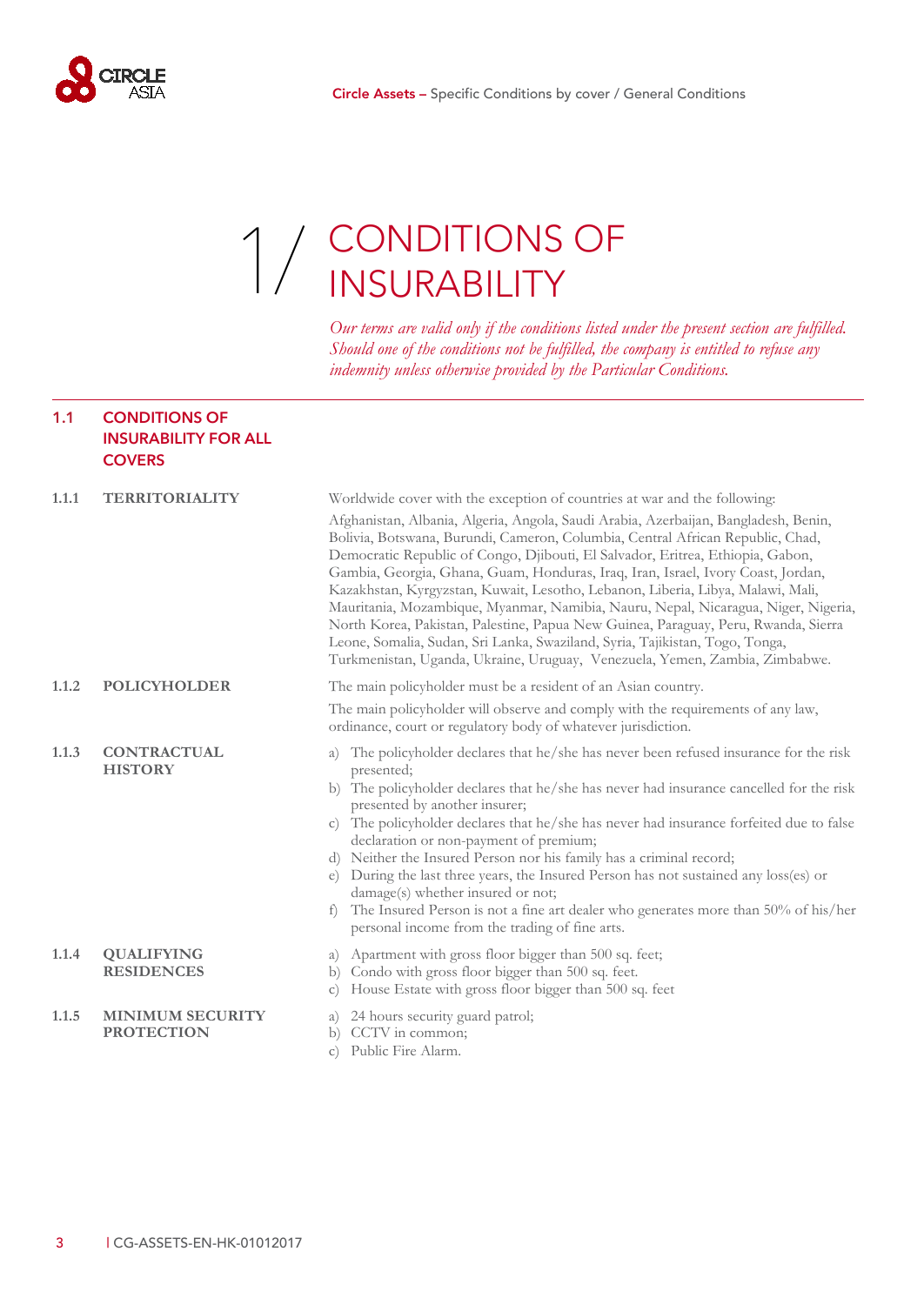

#### <span id="page-5-0"></span>**1.2 CONDITIONS RELATING TO A SPECIFIC COVER**

<span id="page-5-1"></span>

| 1,2.1 | <b>PROPERTY AND</b><br><b>CONTENTS</b>                                      | We do not cover:<br>Wooden houses;<br>a)<br>Houses with thatch roof;<br>b)<br>Houses builds in a (known as) flood risk area;<br>$\mathcal{C}$ )<br>Houses on stilts;<br>d)<br>House boat;<br>$\epsilon$<br>House greater than 60 year old;<br>House is in current or planned renovation;<br>g)<br>House is not in the Insured's country.<br>h) |
|-------|-----------------------------------------------------------------------------|------------------------------------------------------------------------------------------------------------------------------------------------------------------------------------------------------------------------------------------------------------------------------------------------------------------------------------------------|
| 1.2.2 | <b>PRIVATE COLLECTIONS</b>                                                  | We do not cover:<br>a) Ilegal items;<br>Items mentioned in the international registers of stolen art, antiques and collectables<br>b)<br>(Interpol, Art Loss, etc.).                                                                                                                                                                           |
| 1.3   | <b>ONLINE MAXIMUM</b><br><b>INSURABLE LIMIT</b><br><b>RELATING TO COVER</b> | a) Property : up to HK\$ 30,000,000.<br>Contents property : up to $HK\$ 7,500,000.<br>b)<br>Private collections : up to HK\$ 20,000,000.<br>$\mathcal{C}$ )<br>Jewellery : up to $HK$$ 5,000,000.<br>d)<br>Liability : up to $HK$20,000,000$ .<br>e)                                                                                           |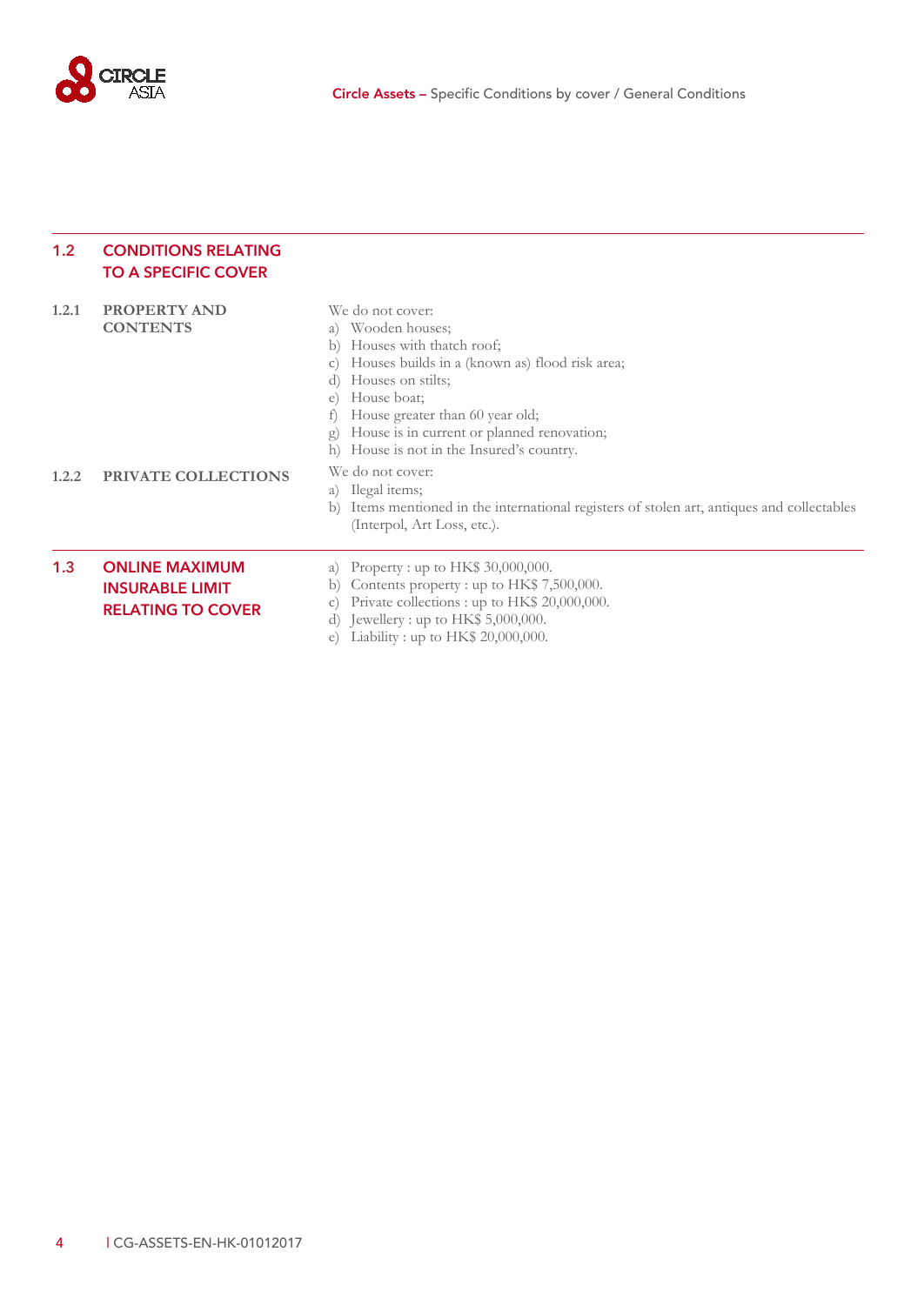<span id="page-6-0"></span>

# 2. SPECIFIC CONDITIONS : [2/](#page-6-0) SPECIFIC CONDITIONS :<br>PROPERTY AND CONTENTS

<span id="page-6-2"></span><span id="page-6-1"></span>

| 2.1   | <b>WHO IS INSURED?</b>                   | You and/or a family member and/or any additional Insured Person named in the policy<br>Particular Conditions.                                                                                                                                                                                                                                                                                                                                                                                                                                                                                                                                                                                                                                                                                                                                                                                                                                                                                                                                                                                                                                                                                                                                                                                                                                                                                                                                                                                                                                                                                                                                                                                                                                                                                                                                                                                                                                                                                                                                                                                                                                                                                                                                                                                                                                                                                                                                                                |
|-------|------------------------------------------|------------------------------------------------------------------------------------------------------------------------------------------------------------------------------------------------------------------------------------------------------------------------------------------------------------------------------------------------------------------------------------------------------------------------------------------------------------------------------------------------------------------------------------------------------------------------------------------------------------------------------------------------------------------------------------------------------------------------------------------------------------------------------------------------------------------------------------------------------------------------------------------------------------------------------------------------------------------------------------------------------------------------------------------------------------------------------------------------------------------------------------------------------------------------------------------------------------------------------------------------------------------------------------------------------------------------------------------------------------------------------------------------------------------------------------------------------------------------------------------------------------------------------------------------------------------------------------------------------------------------------------------------------------------------------------------------------------------------------------------------------------------------------------------------------------------------------------------------------------------------------------------------------------------------------------------------------------------------------------------------------------------------------------------------------------------------------------------------------------------------------------------------------------------------------------------------------------------------------------------------------------------------------------------------------------------------------------------------------------------------------------------------------------------------------------------------------------------------------|
| 2.2   | <b>WHAT IS COVERED?</b>                  |                                                                                                                                                                                                                                                                                                                                                                                                                                                                                                                                                                                                                                                                                                                                                                                                                                                                                                                                                                                                                                                                                                                                                                                                                                                                                                                                                                                                                                                                                                                                                                                                                                                                                                                                                                                                                                                                                                                                                                                                                                                                                                                                                                                                                                                                                                                                                                                                                                                                              |
| 2.2.1 | <b>BASIS OF COVER</b>                    | This policy covers you against all risks of physical loss or damage to your buildings, unless<br>an exclusion applies. Your contents are covered against all risks of physical loss or<br>damage anywhere in the world, unless an exclusion applies.                                                                                                                                                                                                                                                                                                                                                                                                                                                                                                                                                                                                                                                                                                                                                                                                                                                                                                                                                                                                                                                                                                                                                                                                                                                                                                                                                                                                                                                                                                                                                                                                                                                                                                                                                                                                                                                                                                                                                                                                                                                                                                                                                                                                                         |
| 2.2.2 | <b>PAYMENT OF LOSS</b>                   | a) Amount of cover for your Building<br>The amount we will pay for each building at each location is shown in your Particular<br>Conditions. Your Particular Conditions indicates the payment basis:<br>• Rebuilding Cost<br>We will pay Rebuilding Cost when shown on the Particular Conditions of this<br>policy. We will pay the reconstruction cost of your building, up to the sum insured<br>shown for that location on your Particular Conditions, for each occurrence. For a<br>covered total loss we will pay the reconstruction cost up to the sum insured shown<br>for that location on your Particular Conditions, for each occurrence, whether or not<br>you actually rebuild your building;<br>• Extended Rebuilding Cost Coverage<br>We will pay Extended Rebuilding Cost when shown on the Particular Conditions of<br>this policy. Extended Rebuilding Cost coverage means that for a covered loss we<br>will pay the reconstruction cost of your building, for each occurrence. If the<br>reconstruction cost of your building exceeds the amount of coverage for your<br>building as shown on the Particular Conditions, we will pay up to 50% more than<br>this amount of coverage, if necessary, for the reconstruction cost. However, you<br>must repair or rebuild your building at the Location of Risk. If not, the maximum<br>payable is the coverage limit shown for that location on the Particular Conditions;<br>• Guaranteed Rebuilding Cost<br>We will pay Guaranteed Rebuilding Cost when shown on the Particular Conditions<br>of this policy. We will pay the reconstruction cost of your buildings, for each<br>occurrence, even if this amount is greater than the sum insured shown on your<br>Particular Conditions. However, you must repair or rebuild your building at the<br>Location of Risk. If not, the maximum payable is the sum insured shown for that<br>location on the Particular Conditions;<br>b) Amount of Cover For Your Contents<br>The most we will pay for a covered loss is the lesser of the amount required to repair<br>the damage or the full cost to replace the contents without deduction for depreciation,<br>up to the sum insured shown on the Particular Conditions provided that the actual<br>repair or replacement is completed within 90 days from the date of loss or damage,<br>unless otherwise agreed.<br>We will also pay the reasonable cost of removing debris that results from a covered |
| 2.2.3 | <b>HOW YOUR EXCESS</b><br><b>APPLIES</b> | loss, if you and/or a family member are a tenant.<br>The excess shown on the Particular Conditions is the amount of a covered loss you will<br>pay for each occurrence. For specific situations, a special excess may apply:<br>a) Subsidence Excess:<br>If the loss is caused by subsidence, heave or landslip, an excess of HK\$10,000 or 10%<br>of loss, whichever is the higher, applies unless a higher excess already applies as<br>shown on your Particular Conditions;                                                                                                                                                                                                                                                                                                                                                                                                                                                                                                                                                                                                                                                                                                                                                                                                                                                                                                                                                                                                                                                                                                                                                                                                                                                                                                                                                                                                                                                                                                                                                                                                                                                                                                                                                                                                                                                                                                                                                                                               |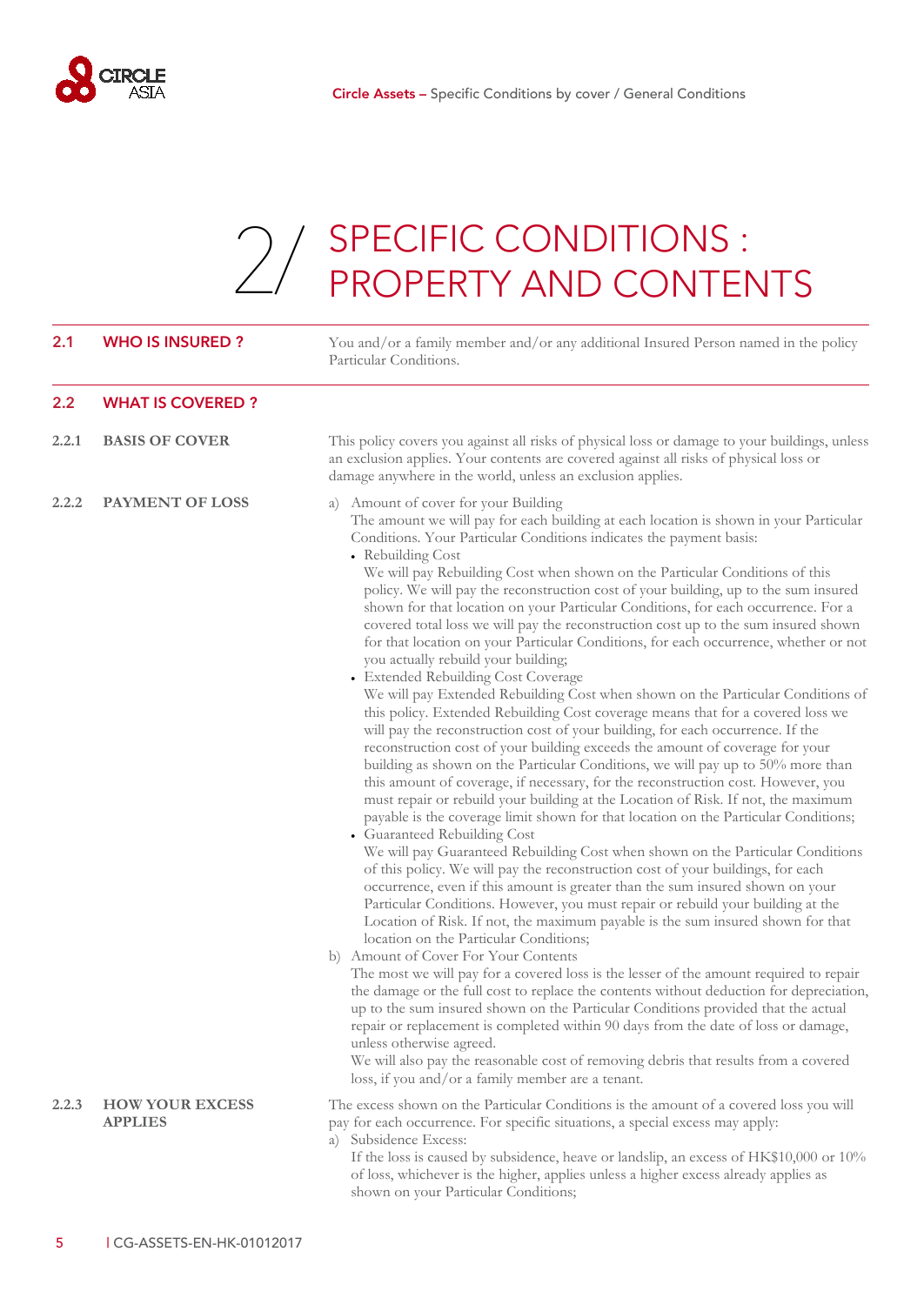

b) Vacant Building Excess:

If the building has been substantially empty of furnishings and contents for more than 60 consecutive days at the time of a covered loss, and you did not notify us it would be vacant, an excess of 5% of the building reconstruction cost will apply unless a higher excess already applies;

c) Large Loss Excess Waiver:

The excess shown on your Particular Conditions will not apply in the event of a loss greater than HK\$500,000. This waiver does not apply to the subsidence, vacant building, or construction excesses. These excesses are not waived on any covered loss.

#### **2.2.4 PAIRS, SETS AND PARTS** For a covered loss to a pair or set, or to part of a larger unit, we will pay whichever is less:

#### a) The cost to replace the lost or damaged property;

- b) The cost to restore or repair the damaged property to its pre-loss condition; or
- c) The difference between the market value of the pair or set before the loss and after the loss.

However, we will pay you the full replacement cost of the entire pair, set or unit if you agree to surrender the remaining article(s) of the pair, set or unit to us.

Under no circumstances will we pay more than the sum insured shown on your Particular Conditions.

- a) The limit shown for each of the following categories is the maximum we will pay for a covered loss to that type of contents. These special limits apply per occurrence and do not increase the amount of cover for your contents or for any item covered elsewhere in this policy:
	- Money, banker's drafts, bank notes, postal orders, cheques, gold, silver or platinum bullion or ingots HK\$80,000;
	- Sailboards, surfboards, rowing boats and dinghies, including their accessories HK\$100,000;
	- Outdoor items designed to be normally left outdoors including garden furniture, statues and ornaments HK\$100,000;
	- Fine art HK\$800,000 ;
	- Jewellery HK\$50,000;
	- Furs HK\$50,000 ;
	- Guns HK\$50,000 ;
	- Items of precious metals including silverware, tableware, trays, trophies and similar household articles, other than jewellery, which are made of gold, gold plate, silver, silver plate, pewter or platinum HK\$80,000;
	- Stamps, coins & medals HK\$250,000 ;
	- Negotiable papers, securities, accounts, deeds, evidences of debt, letters of credit, notes (other than bank notes), manuscripts, passports, or travel tickets HK\$50,000.
- b) We will pay up to the amount shown on your Particular Conditions for each occurrence for contents in the following categories unless the loss is caused by breakage, in which case we will only pay up to the limit shown below. These special limits do not increase the amount of cover for your contents or for any item covered elsewhere in this policy.
	- Crystal, china, porcelains, figurines, statues, sculptures, mirrors wine bottles, glassware and similar items HK\$500,000.
- c) We will pay up to 10% of the highest contents sum insured listed on the Particular Conditions for items stored in a commercial storage unit or kept at a building you own not listed on the Particular Conditions, unless notified to us.
- d) We will not pay for this special limit if we have already paid you under Private Collections of this policy, as a result of the same covered loss.

<span id="page-7-0"></span>**2.2.5 SPECIAL LIMITS OF LIABILITY**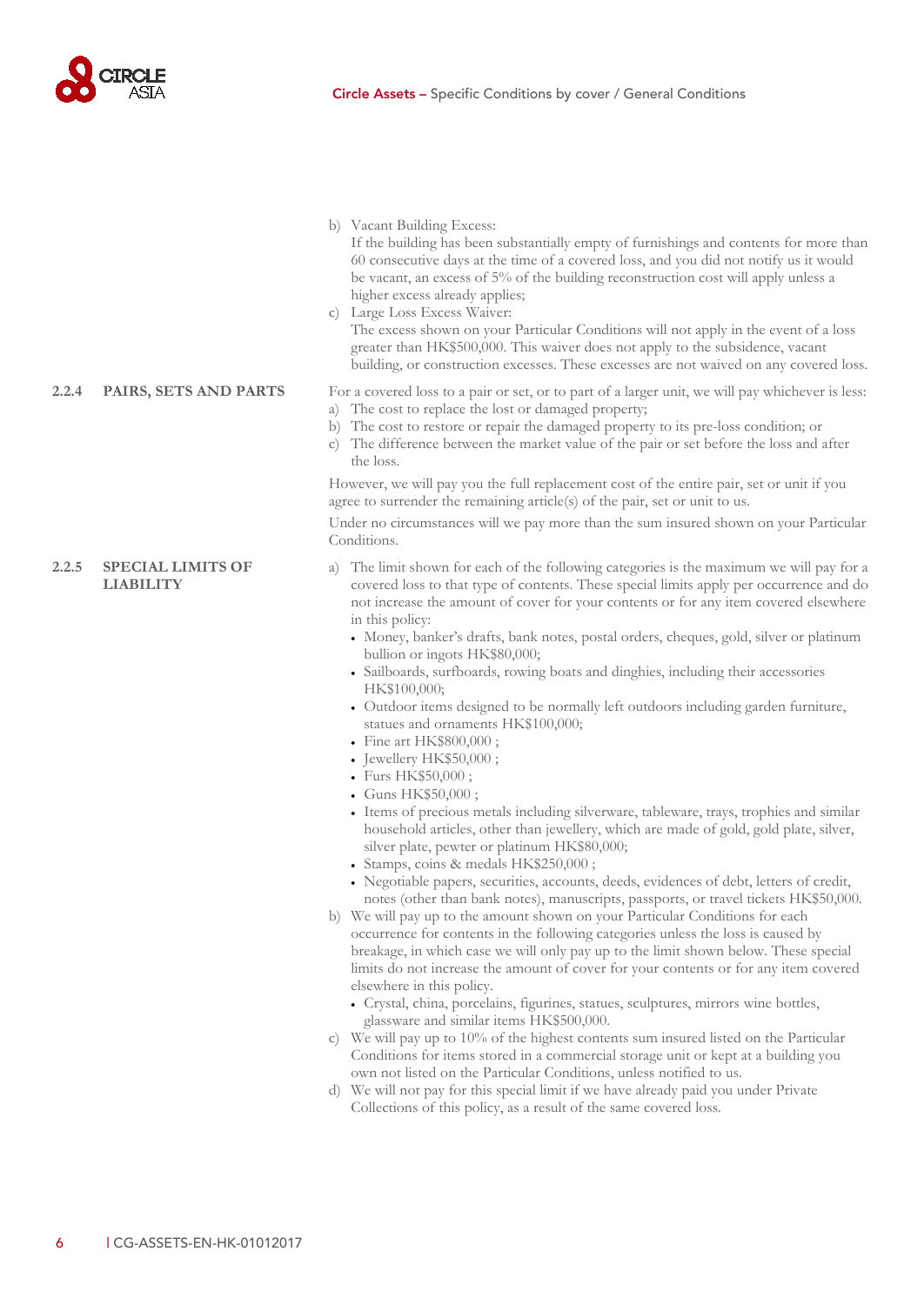

<span id="page-8-0"></span>

| 2.3   | <b>ADDITIONAL COVERS</b>                                      | These covers are offered in addition to the sum insured shown on your Particular<br>Conditions unless stated otherwise. Your excess applies to these covers unless stated<br>otherwise. Exclusions are described in "2.4 What is not covered?" and limits of liability<br>are described in "2.2.5 Special Limits of Liability".                                                                                                                                                                                                                                                                                                 |
|-------|---------------------------------------------------------------|---------------------------------------------------------------------------------------------------------------------------------------------------------------------------------------------------------------------------------------------------------------------------------------------------------------------------------------------------------------------------------------------------------------------------------------------------------------------------------------------------------------------------------------------------------------------------------------------------------------------------------|
| 2.3.1 | <b>ACCIDENTAL DEATH</b><br>OR LOSS OF PEDIGREE<br><b>PET</b>  | We will pay up to HK\$25,000 during each period of insurance in respect of accidental<br>death or theft of pedigree pet. Documentary proof of ownership and pedigree are<br>required in the event of a claim.                                                                                                                                                                                                                                                                                                                                                                                                                   |
| 2.3.2 | <b>ADDITIONAL</b><br><b>MAINTENANCE</b><br><b>EXPENDITURE</b> | We will pay up to HK\$500,000 per occurrence for your share of the additional<br>maintenance expenditure charged during the period of insurance to all the members of<br>your incorporated owners' association. The expenditure must be as a result of a covered<br>loss to property that would be covered under this policy. We will not pay more than<br>HK\$500,000 for any expenditure that results from an excess in your master building<br>insurance policy under the management company or incorporated owners' association.<br>This limit also applies if you do not have a master building insurance policy in place. |
|       |                                                               | Your excess does not apply to this cover.                                                                                                                                                                                                                                                                                                                                                                                                                                                                                                                                                                                       |
| 2.3.3 | <b>ALTERNATIVE</b><br><b>ACCOMMODATION</b>                    | If a covered loss makes your building uninhabitable, we cover any reasonable increase in<br>living expenses incurred by you to maintain your household's usual standard of living.<br>Payment will continue for the shortest reasonable amount of time necessary to restore<br>your building to a habitable condition or for your household to permanently locate<br>elsewhere, up to a maximum of one year provided your policy remains in force. This<br>includes accommodation for your domestic pets.                                                                                                                       |
|       |                                                               | However, if prior to the loss you are not living in the building or have moved out because<br>of construction or renovations, then alternative accommodation for this location will not<br>apply.                                                                                                                                                                                                                                                                                                                                                                                                                               |
| 2.3.4 | <b>ARSON REWARD</b>                                           | We will pay up to HK\$50,000 for information leading to an arson conviction in<br>connection with a fire loss to property covered by this policy.<br>The HK\$50,000 limit is the most we will pay, regardless of the number of persons                                                                                                                                                                                                                                                                                                                                                                                          |
|       |                                                               | providing information.                                                                                                                                                                                                                                                                                                                                                                                                                                                                                                                                                                                                          |
| 2.3.5 | <b>BUSINESS EQUIPMENT</b>                                     | We will pay up to HK\$200,000 in total for a covered loss to incidental business<br>equipment you own or lease at a building listed on the Particular Conditions. Equipment<br>means computer equipment, facsimile machines, office furniture, photocopiers, and<br>telecommunications equipment.                                                                                                                                                                                                                                                                                                                               |
| 2.3.6 | <b>CONSTRUCTION</b><br><b>MATERIALS</b>                       | If we are informed that building works are to take place at your building, we will cover<br>materials and supplies owned by you up to HK\$500,000 at each building shown on the<br>Particular Conditions for use in the repair, addition, alteration, or improvement of your<br>building but excluding any scaffolding and/or structure work, unless stated otherwise or<br>an exclusion applies.                                                                                                                                                                                                                               |
|       |                                                               | These payments do not increase the amount of your cover for your building.                                                                                                                                                                                                                                                                                                                                                                                                                                                                                                                                                      |
| 2.3.7 | DATA REPLACEMENT                                              | We will pay up to HK\$50,000 in total for the retrieval or replacement of lost personal or<br>business data as a result of a covered loss to a personal computer or portable computing<br>device that you own or lease.                                                                                                                                                                                                                                                                                                                                                                                                         |
| 2.3.8 | <b>DISABILITY COSTS</b>                                       | We will pay up to HK\$80,000 in total for alterations to your building to allow you or a<br>family member to live unassisted following an accident during the period of insurance,<br>resulting in the total permanent loss of use of a limb, eyesight or hearing, which occurs<br>during the period of insurance.                                                                                                                                                                                                                                                                                                              |
|       |                                                               | These payments do not increase the amount of your cover, and only applies in excess of<br>any other insurance cover in force.                                                                                                                                                                                                                                                                                                                                                                                                                                                                                                   |
| 2.3.9 | <b>EMERGENCY ACCESS</b><br>TO THE BUILDING                    | We will pay the reasonable expenses you incur for loss or damage as a direct result of<br>forcible entry to the building to attend a medical emergency.                                                                                                                                                                                                                                                                                                                                                                                                                                                                         |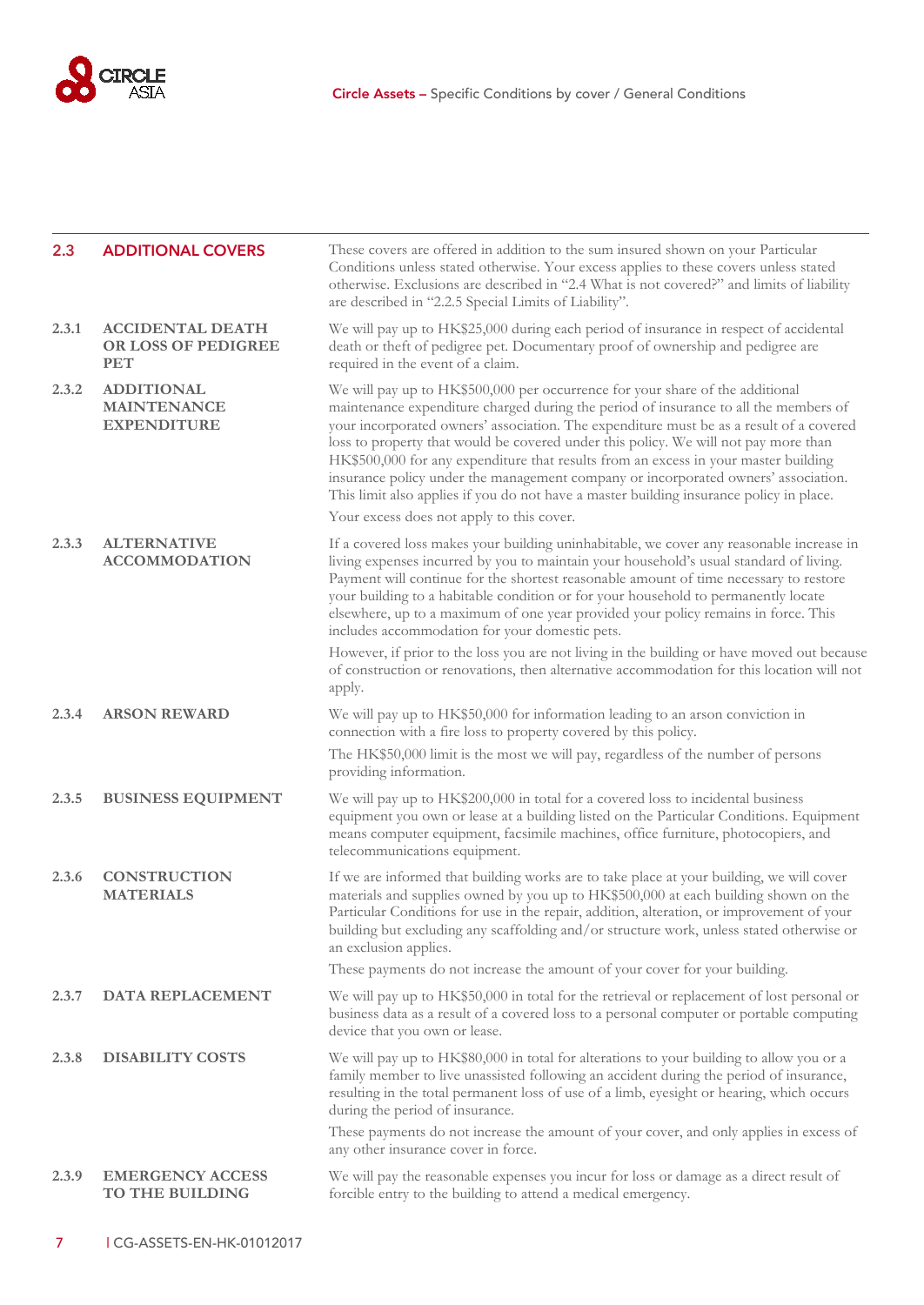

|        | 2.3.10 EMERGENCY<br><b>PREVENTATIVE</b><br><b>MEASURES</b>       | We will pay up to HK\$20,000 for costs incurred by you in taking temporary measures<br>which are reasonable to avoid or mitigate a potential claim caused by storm or flood.                                                                                                                                                                                                                                                                                       |  |
|--------|------------------------------------------------------------------|--------------------------------------------------------------------------------------------------------------------------------------------------------------------------------------------------------------------------------------------------------------------------------------------------------------------------------------------------------------------------------------------------------------------------------------------------------------------|--|
| 2.3.11 | <b>EVENT CANCELLATION</b>                                        | We will pay up to HK\$250,000 during the period of insurance specified under the<br>Particular Conditions for expenditure which cannot be recovered following the<br>unavoidable cancellation of a personal non-profit making social gathering due to a sudden<br>or accidental event occurring beyond your control which takes place at your building.                                                                                                            |  |
|        | 2.3.12 FIRE DEPARTMENT<br><b>CHARGES</b>                         | If a fire department is called to protect your unit or its grounds against a covered loss or<br>potential covered loss, we will pay up to HK\$10,000 for any charges imposed by law or<br>assumed by written agreement. There is no deductible for this coverage.                                                                                                                                                                                                  |  |
| 2.3.13 | <b>FOOD SPOILAGE</b>                                             | We cover loss of food caused by spoilage due to a temperature change in a refrigerator or<br>freezer caused by an interruption of the power supply, or due to the mechanical<br>breakdown of refrigeration equipment at any building shown on the Particular Conditions<br>you live at or own. Wine or spirits are not considered food.                                                                                                                            |  |
|        |                                                                  | These payments do not increase the sum insured for contents.                                                                                                                                                                                                                                                                                                                                                                                                       |  |
|        | 2.3.14 FORCED EVACUATION                                         | If you are denied access to your building by the Police or public authority as a direct<br>result of a loss or a reasonable threat of a loss that would be covered by this policy, we<br>will reimburse you for the reasonable increase in your living expenses necessary to<br>maintain your household's normal standard of living for up to thirty (30) days. We also<br>cover any loss of rent for up to thirty (30) days if your building is rented to others. |  |
|        |                                                                  | We do not cover any loss of rents due to termination of a lease or agreement.                                                                                                                                                                                                                                                                                                                                                                                      |  |
|        |                                                                  | Your excess does not apply to this cover.                                                                                                                                                                                                                                                                                                                                                                                                                          |  |
| 2.3.15 | <b>GARDEN AND</b><br><b>LANDSCAPING</b>                          | We will pay up to 5% of the building reconstruction cost or, if the building is not<br>covered, 5% of the sum insured for the contents at the building at which the covered loss<br>occurs to your garden or landscaping, but no more than HK\$5,000 for any one tree,<br>shrub or plant.                                                                                                                                                                          |  |
|        |                                                                  | We will pay only for losses caused by:                                                                                                                                                                                                                                                                                                                                                                                                                             |  |
|        |                                                                  | a) Aircraft;                                                                                                                                                                                                                                                                                                                                                                                                                                                       |  |
|        |                                                                  | b) Fire, lightning or explosion;<br>c) Riot or civil commotion;                                                                                                                                                                                                                                                                                                                                                                                                    |  |
|        |                                                                  | d) A vehicle not owned or operated by someone who lives at the building;<br>e) Theft, attempted theft, vandalism or malicious acts.                                                                                                                                                                                                                                                                                                                                |  |
|        | 2.3.16 LAND                                                      | In the event of a covered loss to your building, we will pay for required stabilisation,<br>excavation, or replacement of land under or around your building.                                                                                                                                                                                                                                                                                                      |  |
|        |                                                                  | We will pay up to 10% of the amount of a covered loss to your building for this cover.                                                                                                                                                                                                                                                                                                                                                                             |  |
|        | 2.3.17 LOCATING A LEAKAGE                                        | We will pay for the reasonable cost to remove and replace part of your building in order<br>to locate the source of escape of water or oil from fixed tanks, apparatus, pipes or fixed<br>domestic heating installation for which you are responsible, provided that such escape of<br>water or oil must happen during the period of insurance.                                                                                                                    |  |
|        |                                                                  | We do not cover any loss or damage to the heating or water system itself.                                                                                                                                                                                                                                                                                                                                                                                          |  |
| 2.3.18 | <b>LOSS OF METERED</b><br><b>WATER OR HEATING</b><br><b>FUEL</b> | We will pay up to the amount insured for contents for any accidental loss of:<br>a) Domestic heating fuel from your fixed heating fuel tank;<br>b) Metered water;                                                                                                                                                                                                                                                                                                  |  |
|        |                                                                  | That occurs during the period of insurance. We will not pay for any loss of metered gas.                                                                                                                                                                                                                                                                                                                                                                           |  |
| 2.3.19 | <b>LOCK REPLACEMENT</b>                                          | We will pay for the reasonable cost of replacing the locks in a building listed on the<br>Particular Conditions if the keys to that building are lost or stolen.                                                                                                                                                                                                                                                                                                   |  |
|        |                                                                  | Your excess does not apply to this cover.                                                                                                                                                                                                                                                                                                                                                                                                                          |  |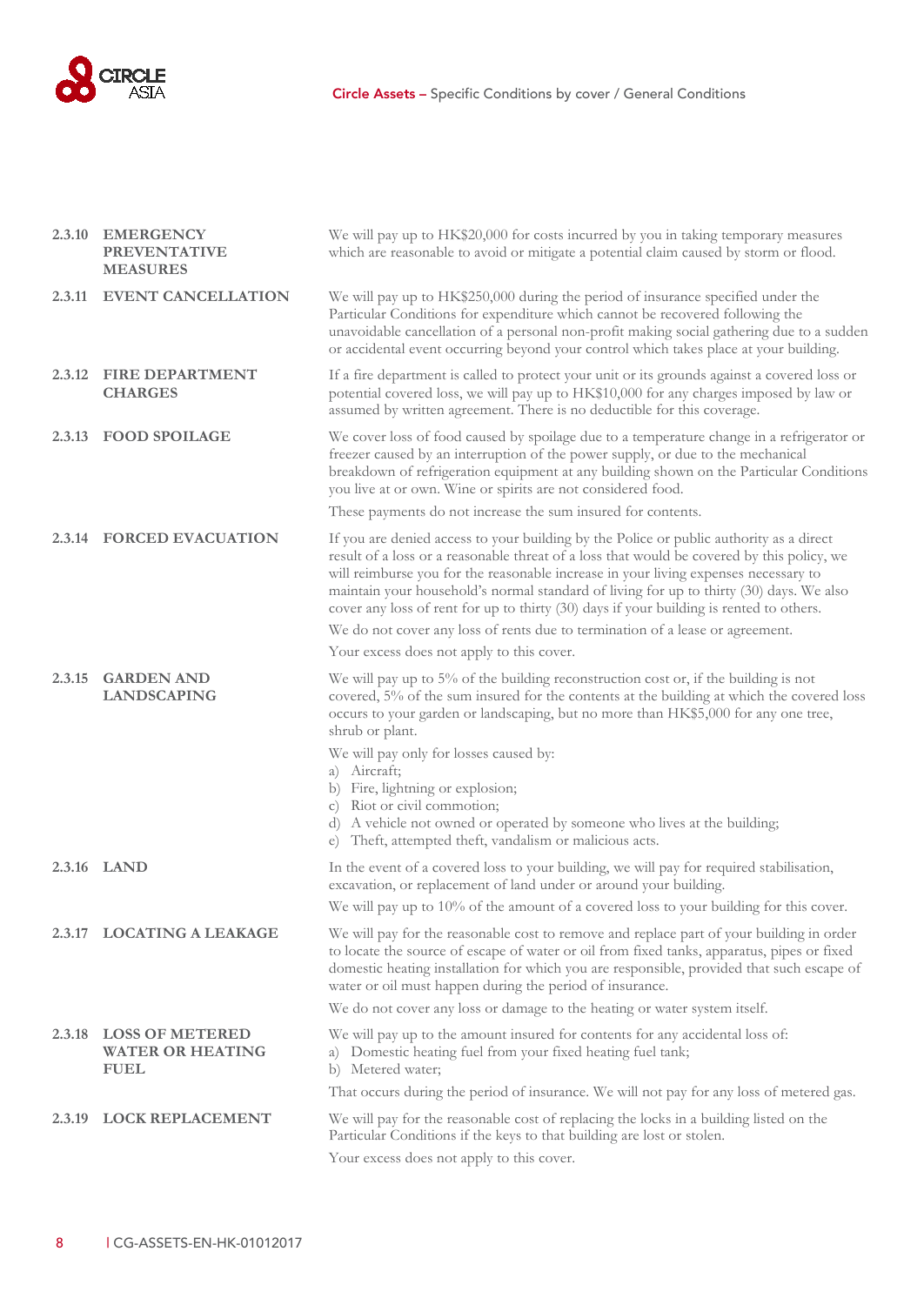

|        | 2.3.20 LOSS BY PETS                                                  | We cover loss to your building and contents caused by domestic pets, but excluding<br>scratching and denting.                                                                                                                                                                                                                                                                                                                                                                                                                                                  |
|--------|----------------------------------------------------------------------|----------------------------------------------------------------------------------------------------------------------------------------------------------------------------------------------------------------------------------------------------------------------------------------------------------------------------------------------------------------------------------------------------------------------------------------------------------------------------------------------------------------------------------------------------------------|
|        | 2.3.21 LOSS OF RENT                                                  | If you are not able to rent out your building, or a part of your building, that you usually<br>rent to others, because of a loss covered by this policy, we will pay the rent you would<br>have received for the reasonable amount of time necessary to restore your building, or<br>that part of your building, to a habitable condition. Payment under this coverage shall<br>only be valid up to the completion of renovation works, upto a maximum of one year<br>provided your policy remains in force.                                                   |
|        |                                                                      | Documentary proof of a signed rental contract prior to the loss date are required in the<br>event of a claim.                                                                                                                                                                                                                                                                                                                                                                                                                                                  |
|        |                                                                      | We do not cover any loss of rents due to termination of a lease or agreement.                                                                                                                                                                                                                                                                                                                                                                                                                                                                                  |
|        | 2.3.22 NEWLY ACQUIRED<br><b>CONTENTS</b>                             | We cover your newly acquired contents provided that you have already had the cover of<br>contents. The maximum we will pay is 25% of the sum insured of the contents for a<br>covered loss. For appropriate cover under this policy, you must request cover for all<br>newly acquired contents within the first ninety (90) days after your acquisition, and pay<br>any additional premium from the date acquired. We reserve the right not to insure the<br>newly acquired contents once ninety (90) days after the acquisition of such items has<br>elapsed. |
|        | 2.3.23 MARQUEES                                                      | We cover loss of or damage to any marquee under your custody and control, or on loan<br>or hire to you from any party, provided that it is not insured elsewhere. The maximum<br>we will pay is you legal liability to the owner or hirer, or the current market value of the<br>marquee, or HK\$150,000, whichever is less.                                                                                                                                                                                                                                   |
|        | 2.3.24 PRECAUTIONARY<br><b>REPAIRS</b>                               | After a loss covered by this policy, we will pay the reasonable expenses you incur for<br>necessary repairs to protect your building against further loss.<br>These payments do not increase the amount of your cover.                                                                                                                                                                                                                                                                                                                                         |
| 2.3.25 | <b>PROPERTY OF</b><br><b>DOMESTIC EMPLOYEES</b><br><b>AND GUESTS</b> | We cover the personal property of your domestic employees, guests, and other persons<br>lawfully on your premises while it is on the premises of any building listed on the<br>Particular Conditions. But we do not cover jewellery, money or items that are covered by<br>other insurance.                                                                                                                                                                                                                                                                    |
|        |                                                                      | These payments do not increase the amount of your cover and only applies in excess of<br>any other insurance cover in force.                                                                                                                                                                                                                                                                                                                                                                                                                                   |
|        | 2.3.26 RENT YOU OWE                                                  | If a covered loss makes your building uninhabitable, we cover any reasonable rent which<br>you have to pay as a tenant for your building. Payment will continue for the shortest<br>reasonable amount of time necessary to restore your building to a habitable condition or<br>for your household to permanently locate elsewhere, up to a maximum of one year<br>provided your policy remains in force.<br>However, we will not pay for this benefit if we have already paid you for Alternative                                                             |
|        |                                                                      | Accommodation benefit as a result of the same covered loss.                                                                                                                                                                                                                                                                                                                                                                                                                                                                                                    |
| 2.3.27 | <b>SECURITY UPGRADE</b>                                              | We will pay up to HK\$150,000 to upgrade the security systems including alarms and locks<br>following an aggravated burglary occurrence at your building that results in a valid claim<br>under this policy. The security upgrade must be in accordance with our recommendations<br>and payment under this extension is conditional upon you renewing your policy with us<br>for the proceeding year.                                                                                                                                                          |
| 2.3.28 | <b>STUDENTS'</b><br><b>POSSESSIONS</b>                               | We will pay up to the sum insured for contents shown in your Particular Conditions in<br>respect of loss or damage to the possessions of a family member who is in full-time<br>education whilst living away from the Location of Risk shown in the Particular<br>Conditions. We will pay up to a maximum of HK\$50,000 for any one item, set or<br>collectible.                                                                                                                                                                                               |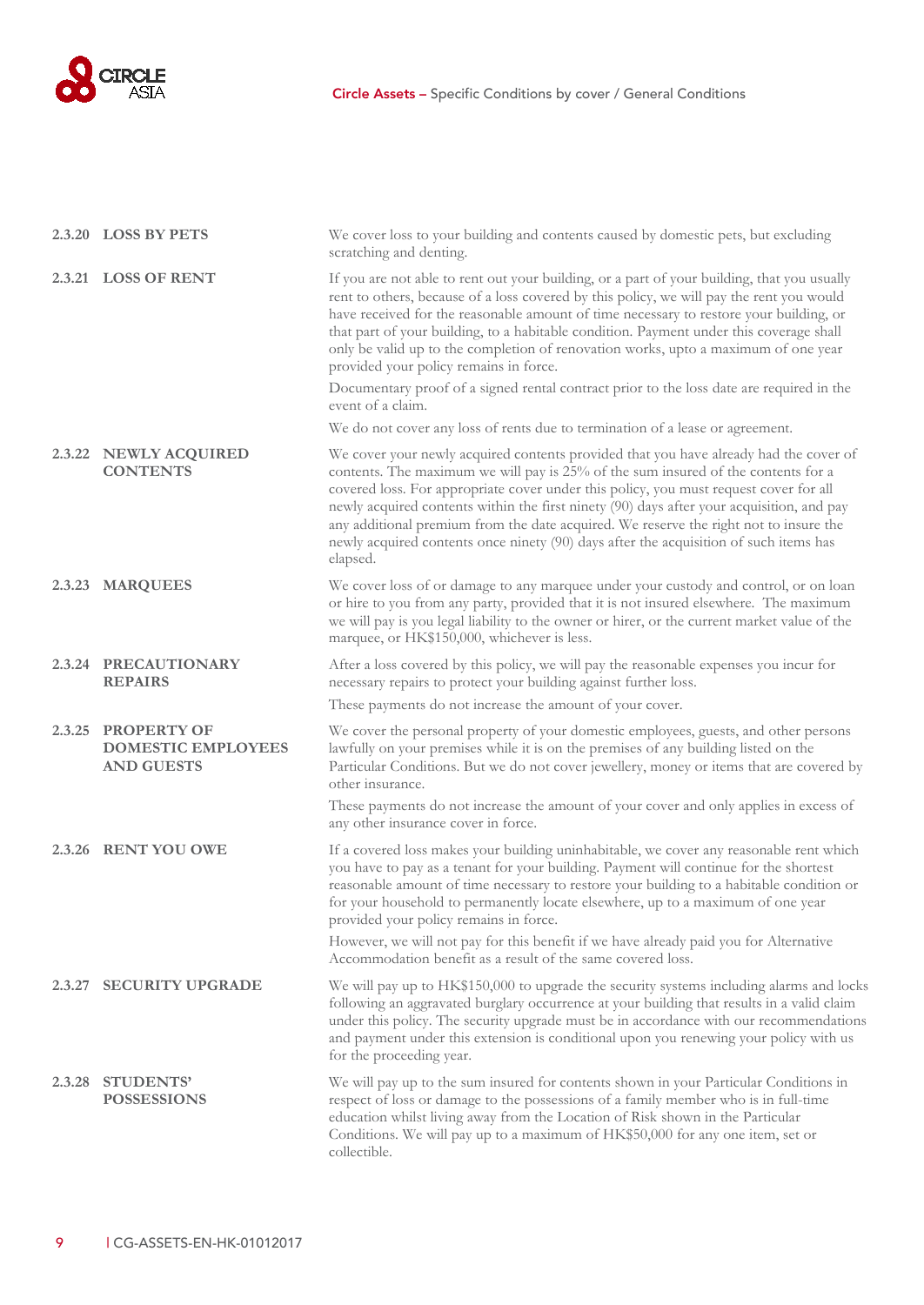

<span id="page-11-0"></span>

|     | 2.3.29 UNFURNISHED<br><b>RENTAL HOME</b> | If your building is rented out unfurnished and sustains a covered loss or damage, we will<br>pay up to HK\$75,000 for any loss or damage to your carpets, curtains and domestic<br>appliances, provided that they are not covered by other insurance.<br>Deduction for depreciation will be applied to any item which is more than five years old<br>from the date of purchase.                                                                                                                                                                                                                                                                                                                                                                                                                                                                                                                                                                                                                                                                                                                                                                                                                                                                                                                                                                                                                                                                                                                                                                                                                                                                                                                                                                                                                                                                                                                                                                                                                                                                                                                                                                                                                                                                                                                                                                                                                                                                                                                                                                                                                                                                                                                                                                                                                                                                                                                                                                                                                                                                                                                                                                                                                                                                                                                                                                                                                                                                                                                                                                                                                                                    |
|-----|------------------------------------------|------------------------------------------------------------------------------------------------------------------------------------------------------------------------------------------------------------------------------------------------------------------------------------------------------------------------------------------------------------------------------------------------------------------------------------------------------------------------------------------------------------------------------------------------------------------------------------------------------------------------------------------------------------------------------------------------------------------------------------------------------------------------------------------------------------------------------------------------------------------------------------------------------------------------------------------------------------------------------------------------------------------------------------------------------------------------------------------------------------------------------------------------------------------------------------------------------------------------------------------------------------------------------------------------------------------------------------------------------------------------------------------------------------------------------------------------------------------------------------------------------------------------------------------------------------------------------------------------------------------------------------------------------------------------------------------------------------------------------------------------------------------------------------------------------------------------------------------------------------------------------------------------------------------------------------------------------------------------------------------------------------------------------------------------------------------------------------------------------------------------------------------------------------------------------------------------------------------------------------------------------------------------------------------------------------------------------------------------------------------------------------------------------------------------------------------------------------------------------------------------------------------------------------------------------------------------------------------------------------------------------------------------------------------------------------------------------------------------------------------------------------------------------------------------------------------------------------------------------------------------------------------------------------------------------------------------------------------------------------------------------------------------------------------------------------------------------------------------------------------------------------------------------------------------------------------------------------------------------------------------------------------------------------------------------------------------------------------------------------------------------------------------------------------------------------------------------------------------------------------------------------------------------------------------------------------------------------------------------------------------------------|
| 2.4 | <b>WHAT IS NOT COVERED?</b>              | a) Aircraft: We do not cover any loss or damage to aircraft or aircraft parts;<br>b) Baggage: We do not covery any loss of Jewelry from Baggage unless carried by hand<br>and under the personal supervision of the Assured;<br>c) Business Property: We do not cover any loss or damage to business property unless it<br>is incidental business property covered as an Additional Cover under 2.3;<br>d) Confiscation : We do not cover any loss or damage caused by the destruction,<br>confiscation or seizure by any government or public authority;<br>e) Defect in material or workmanship: We do not cover any loss or damage due to<br>defect in material or workmanship and for loss or damage caused by or contributed to<br>any process of cleaning, altering ; repairing, renovation, maintenance or dyeing of any<br>kind;<br>f) Dishonest Acts: We do not cover any loss or damage caused by any dishonest or<br>criminal act by, or at the direction of, you or a family member;<br>Existing Damage: We do not cover any loss or damage which occurred prior to the<br>g)<br>period of insurance;<br>h) Erosion: We do not cover any loss or damage caused by coastal or river erosion;<br>Faulty, Inadequate or Defective Planning: We do not cover any loss or damage caused<br>$\left( \frac{1}{2} \right)$<br>by faulty, inadequate or defective:<br>· planning, development, surveying, siting;<br>· design, specifications, workmanship, repair, construction, renovation, remodelling,<br>grading, compaction;<br>· materials used in repair, construction, renovation or remodelling;<br>• maintenance; of part or all of any property whether on or off the building.<br>However, this exclusion does not apply to ensuing covered loss unless another<br>exclusion applies;<br>Freezing Water: We do not cover any loss or damage caused by water freezing in a<br>1)<br>plumbing, heating or air conditioning system or household appliance if your building<br>is unoccupied for longer than 60 consecutive days, under renovation or being<br>constructed, unless you used reasonable care to maintain heat at a reasonable level in<br>your building, or shut off and drained the water from the system or appliance;<br>k) Frost: We do not cover any loss or damage caused by frost;<br>Gradual Deterioration, Breakdown, Wear and Tear: We do not cover any loss or<br>damage caused by:<br>• wear and tear, gradual deterioration;<br>• inherent vice, latent defect, mechanical or electrical breakdown;<br>• warping or shrinkage, rust or other corrosion.<br>m) Mould, Wet or Dry Rot or Bacteria: We do not cover any loss or damage caused by<br>mould, wet or dry rot, or bacteria, meaning the presence, growth, proliferation, spread<br>or any activity of mould, wet or dry rot or bacteria. Whenever mould wet or dry rot,<br>or bacteria occur, the mould, wet or dry rot, or bacteria and any resulting loss is<br>always excluded under this policy, however caused. In addition, there is no coverage<br>to test for, monitor, clean up, remove, remediate, contain, treat, de-toxify, neutralize,<br>or in any way respond to, or assess the effects of, mould, wet or dry rot, or bacteria;<br>n) Ground Water Damage: We do not cover any loss or damage caused by water below<br>the surface of the ground, including water which exerts pressure on, or seeps or leaks<br>through a building, pathway, driveway, foundation, swimming pool or other structure;<br>o) Intentional Acts: We do not cover any loss or damage deliberately caused by you or a<br>family member; |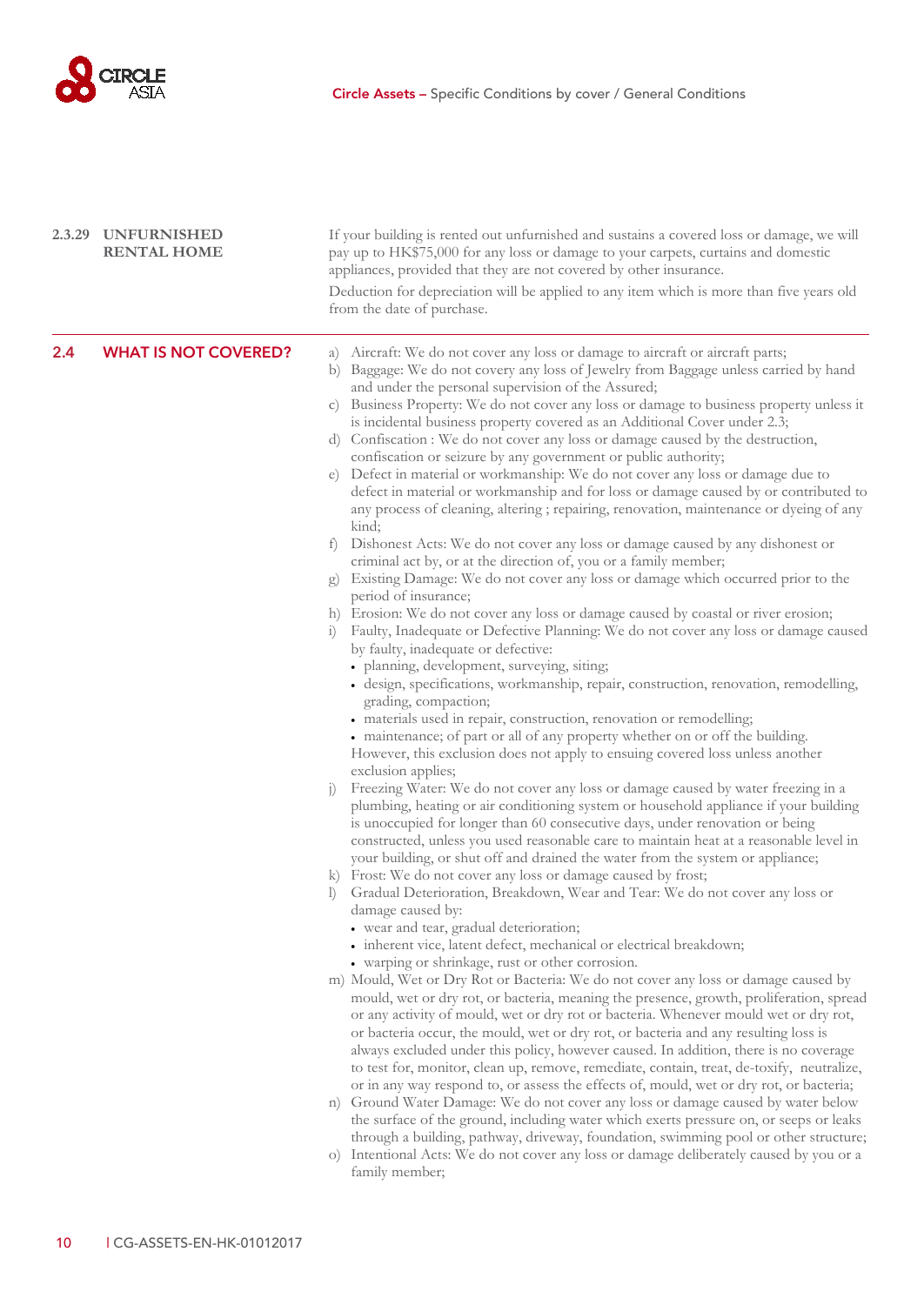

- p) Jewelry Sending: We do not cover any loss of Jewelry sending by all types and manner;
- q) Loss by Rodents, Insects or Vermin: We do not cover any loss or damage caused by rodents, insects or vermin. However, this exclusion does not apply to ensuing covered loss unless another exclusion applies;
- r) Misappropriation: We do not cover any loss or damage caused by the taking or other misappropriation of contents from you or a family member by you or a family member;
- s) Motorised Land Vehicles: We do not cover any loss or damage to motorised land vehicles including their equipment and accessories or any electronic devices designed to be operated solely by power from the electrical system of that vehicle. However, this exclusion does not apply to loss or damage to vehicles not subject to motor vehicle registration which are:
	- used to service any building you own or live at;
	- designed to assist the handicapped;
	- designed for recreational use off public roads.
- t) Pedal Cycles: We do not cover any loss or damage to pedal cycles caused directly or indirectly;
	- to tyres, lamps or other accessories unless the pedal cycle is lost or damaged at the same time,
	- while the pedal cycle is used for racing or is hired or lent to anyone not the Insured Person,
	- by theft when left outside the premises unless it is attached by an appropriate security device to a permanently fixed structure.
- u) Pollution or Contamination: We do not cover any loss or damage, directly or indirectly, and regardless of any cause or event contributing concurrently or in any sequence to the loss, caused by the discharge, dispersal, seepage, migration or release or escape of pollutants. We do not cover the cost to extract pollutants from land or water, or the cost to remove, restore or replace polluted or contaminated land or water. However, this exclusion does not apply to loss or damage caused by the escape of oil from any fixed domestic heating installation, other than loss or damage to land or water unless another exclusion applies;
- v) Radioactive, Chemical or Biological Contamination: We do not cover any loss or damage, directly or indirectly caused by:
	- radioactivity or ionizing radioactive contamination from nuclear fuel or nuclear waste arising from burning nuclear fuel;
	- the radioactive, poisonous, explosive or other dangerous properties of any nuclear equipment or nuclear part of that equipment;
	- the use of a chemical or biological weapon.
- w) Stamps and Coins: We do not cover any loss to stamps or coins caused by:
	- fading, creasing, handling, denting, scratching, tearing, thinning, colour transfer, aridity, dampness, or extreme temperature; or
	- handling or being worked on.
- x) Subsidence, Heave or Landslip: We do not cover any loss or damage to land, patios, terraces, swimming pools, tennis courts, footpaths, pavements, driveways, bridges, retaining walls, boundary walls, garden walls, domestic fixed fuel tanks, fences or gates caused by subsidence, heave or landslip unless your building also sustains a covered loss or damage at the same time by the same event. We also do not cover any loss or damage caused by the movement of solid floor slabs unless the foundations beneath the exterior walls of your building are also damaged at the same time by the same event;
- y) Structural Movement: We do not cover any loss or damage caused by bulging, expansion, shrinking or settling, including resultant cracking, of foundation, floors, walls, patios, pavements, ceilings or roofs unless caused by subsidence, heave or landslip;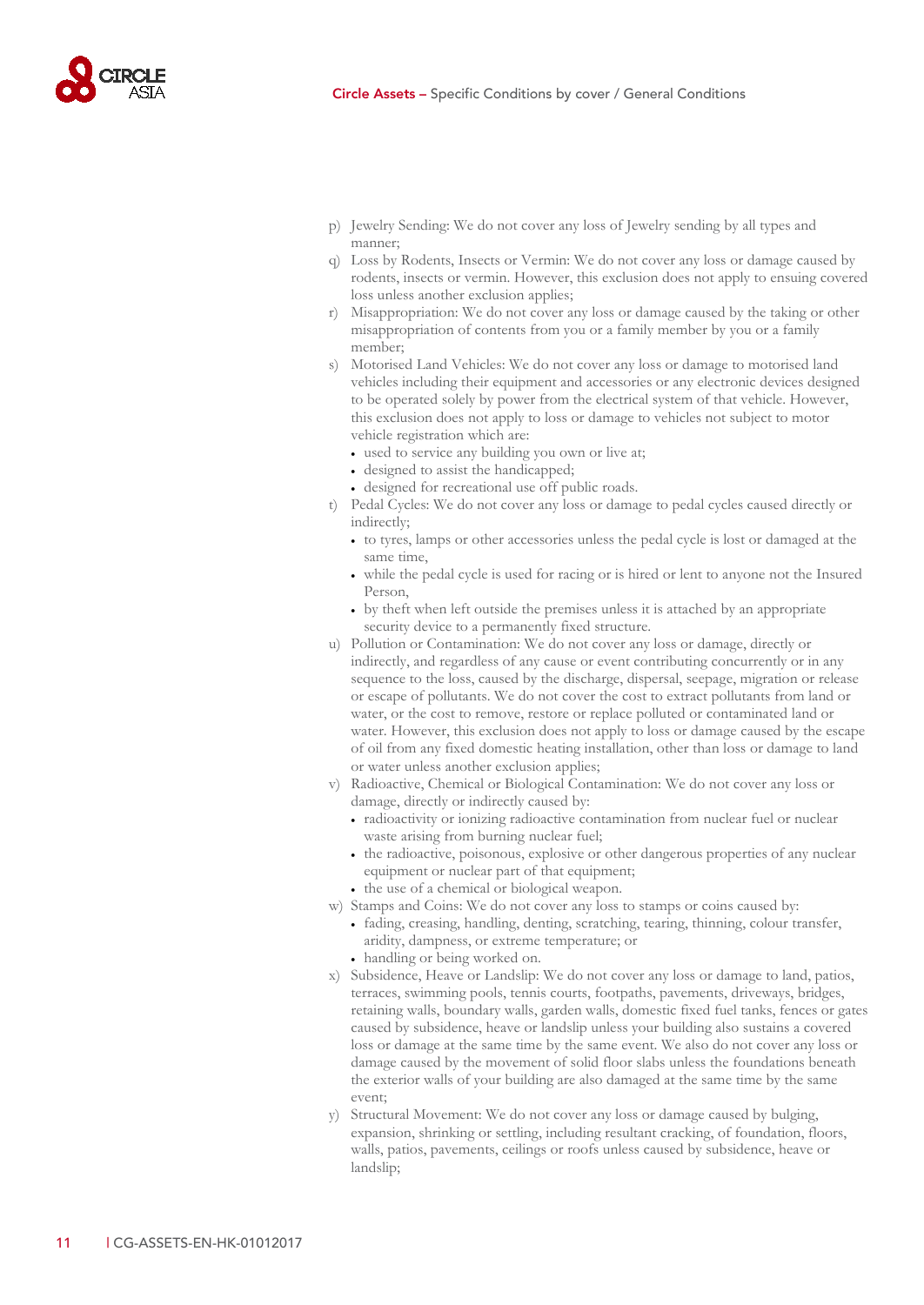

- z) Temperature or Dampness: We do not cover any loss or damage caused by extremes of temperature, dampness or dryness of atmosphere, or water vapour to your building, or contents. However, this exclusion does not apply to loss or damage caused directly by rain, sleet, snow or hail;
- aa) Tenant's Property: We do not cover any loss or damage to property of lodgers, boarders, or other tenants;
- bb)Terrorism: We do not cover loss or damage directly or indirectly caused by, resulting from or in connection with any Act of Terrorism regardless of any other cause or event contributing concurrently or in any other sequence to the loss, and any action taken in controlling, preventing, suppressing or in any way relating to any Act of Terrorism. . For the purpose of this clause, Act of Terrorism means an act, including but not limited to the use of force or violence and/or threat thereof, of any person or group(s) of persons, whether acting alone or on behalf of or in connection with any organization(s) or government(s) which from its nature or context is done for, or in connection with, political, religious, ideological, ethnic or similar purposes or reasons, including the intention to influence any government and/or to put the public, or any section of the public, in fear;
- cc) Unattended Vehicle: We do not cover any loss or damage caused by unattended vehicle;
- dd) Unlawful construction: We do not cover any unlawful construction, renovation, alteration, or decoration work of any kind on or to the building;
- ee) Unsuitable Transportation and Packing: We do not cover any loss or damage to any item during transit, which is not suitably packed and secured relative to its value and the method of transportation;
- ff) War or Similar Risks: We do not cover any loss or damage, directly or indirectly caused by any war, invasion, act of foreign enemy, hostilities (whether war be declared or not), rebellion, revolution or military force. Discharge of a nuclear weapon shall be deemed a warlike act even if accidental;
- gg) Watercraft: We do not cover any watercraft other than those described unde[r 2.2.5](#page-7-0) Special Limits of Liability. In addition, we do not cover any loss or damage to covered watercraft caused directly or indirectly
	- by the stranding, swamping or sinking of a covered watercraft, its trailer or outboard engine;
	- by collision of a covered watercraft other than collision with a land vehicle;
	- while the covered watercraft is used for racing or is hired or lent to anyone not the Insured Person;
	- while the covered wtercraft is not kept in an appropriate and secure storage facility when not in use and/or during adverse weather conditions.
- hh)Wind or Storm: We do not cover any loss or damage to any fence, gate, bridge, pier, wharf or deck caused by wind or storm. However, this exclusion does not apply to loss or damage to any fence, gate, bridge, pier, wharf or deck caused by falling trees;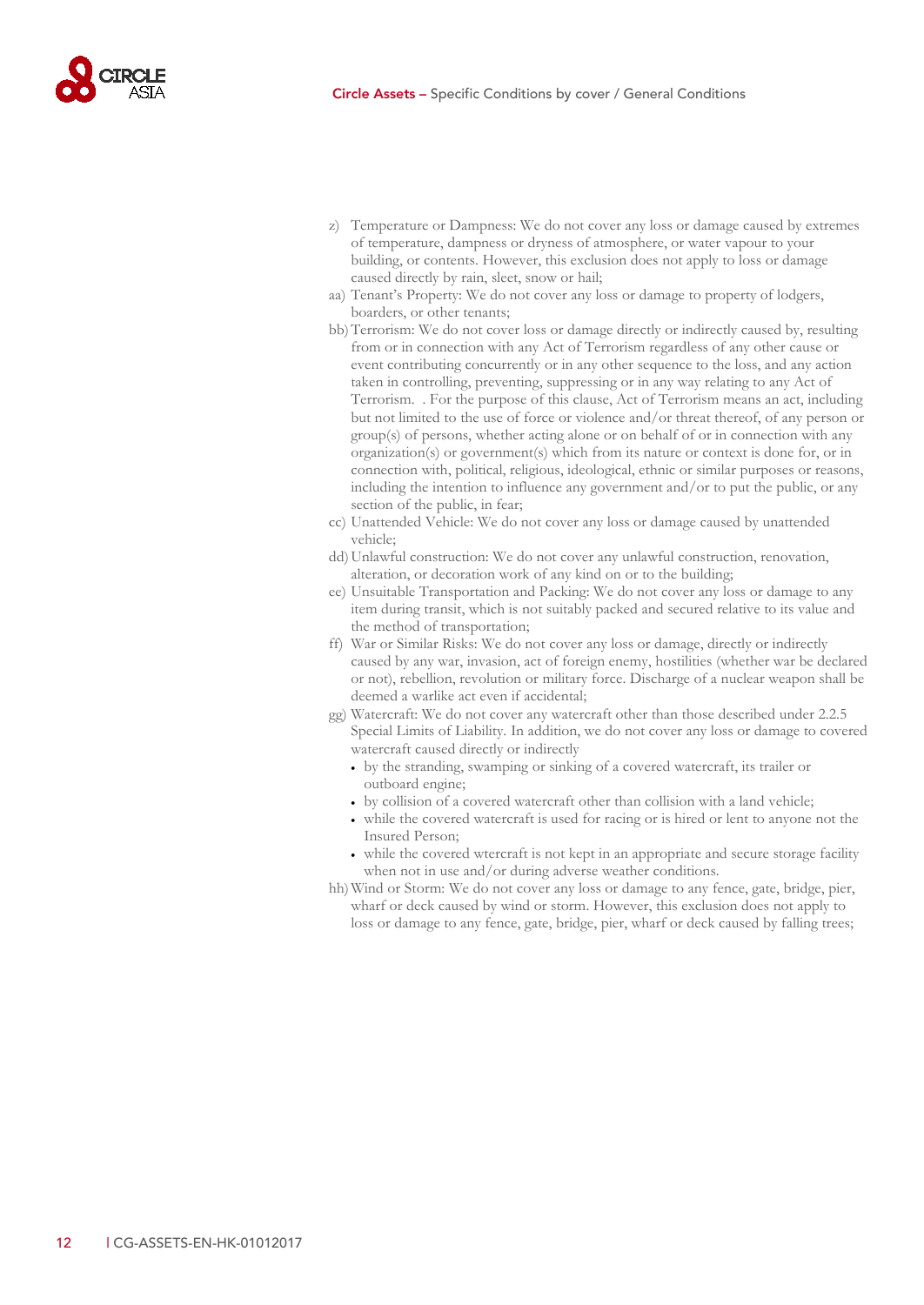

### 3. SPECIFIC CONDITIONS [3/](#page-14-0) SPECIFIC CONDITIONS<br>PRIVATE COLLECTIONS

<span id="page-14-2"></span><span id="page-14-1"></span><span id="page-14-0"></span>

| 3.1   | <b>WHO IS INSURED?</b>                     | You and/or a family member and/or any additional Insured Person named in the policy<br>Particular Conditions.                                                                                                                                                                                                                                                                                                                                                                                                                                                                                                                                                                                                                                                                                                                                                                                                                                                                                                                                                                                                                                                                                                          |
|-------|--------------------------------------------|------------------------------------------------------------------------------------------------------------------------------------------------------------------------------------------------------------------------------------------------------------------------------------------------------------------------------------------------------------------------------------------------------------------------------------------------------------------------------------------------------------------------------------------------------------------------------------------------------------------------------------------------------------------------------------------------------------------------------------------------------------------------------------------------------------------------------------------------------------------------------------------------------------------------------------------------------------------------------------------------------------------------------------------------------------------------------------------------------------------------------------------------------------------------------------------------------------------------|
| 3.2   | <b>WHAT IS COVERED?</b>                    |                                                                                                                                                                                                                                                                                                                                                                                                                                                                                                                                                                                                                                                                                                                                                                                                                                                                                                                                                                                                                                                                                                                                                                                                                        |
| 3.2.1 | <b>BASIS OF COVER</b>                      | This part of your policy covers you against all risks of direct physical loss or damage to<br>valuable articles anywhere in the world unless stated otherwise in the policy or an<br>exclusion applies. The sum insured for each category of valuable articles, and for each<br>Specified item, is shown on your Particular Conditions.                                                                                                                                                                                                                                                                                                                                                                                                                                                                                                                                                                                                                                                                                                                                                                                                                                                                                |
| 3.2.2 | <b>PAYMENT OF A LOSS</b>                   | a) Specified Items<br>• Total Loss: For a covered loss to an item listed in your Particular Conditions of<br>items, we shall pay the sum insured for that item if it is lost or damaged beyond<br>repair;<br>• Partial Loss: If only part of the specified item is lost or damaged, we shall pay either<br>the amount to restore the item to its condition immediately before the loss or to<br>make up the difference between its market value before and after the loss. If after<br>the restoration the market value of the item is less than its market value immediately<br>before the loss, we shall pay the difference. In no event shall payment exceed the<br>sum insured for that item;<br>b) Unspecified Items<br>We shall pay the amount required to repair or replace the property, whichever is less,<br>without deduction for depreciation, for a covered loss to valuable articles with<br>unspecified cover as shown in the Particular Conditions. If after the restoration the<br>market value of the item is less than its market value immediately prior to the loss, we<br>shall pay the difference. We will not pay more than the single article limit as shown in<br>the Particular Conditions. |
| 3.2.3 | <b>PAYMENT FOR A PAIR</b><br><b>OR SET</b> | For a covered loss to a pair or set, you may elect to:<br>Repair or replace any part to restore the pair or set to its value before the loss;<br>a)<br>b) Be paid the difference between market value of the property before and after the loss;<br>c) Be paid the sum insured if specified, or the market value if unspecified, of the entire<br>pair or set when you surrender to us the undamaged item(s) of the pair or set.<br>In no event shall payment exceed the sum insured for that pair or set or the unspecified                                                                                                                                                                                                                                                                                                                                                                                                                                                                                                                                                                                                                                                                                           |
| 3.2.4 | <b>HOW YOUR EXCESS</b><br><b>APPLIES</b>   | single article limit as shown in the Particular Conditions.<br>The excess shown on the Particular Conditions is the amount of a covered loss you will<br>pay for each occurrence. For certain categories an excess may apply. This will be shown<br>on your Particular Conditions for each category to which it applies.                                                                                                                                                                                                                                                                                                                                                                                                                                                                                                                                                                                                                                                                                                                                                                                                                                                                                               |
| 3.2.5 | <b>RECOVERIES</b>                          | If we pay for a covered loss to property and we recover that property, you have the right<br>to buy back the property from us within ninety (90 days) upon our notice in writing to<br>your last known address. We will offer it at either one of the following, whichever is the<br>less:<br>a) The amount paid to you for the property plus loss adjustment and recovery expenses;<br>b) The current fair market value of the property at the time we recover it.                                                                                                                                                                                                                                                                                                                                                                                                                                                                                                                                                                                                                                                                                                                                                    |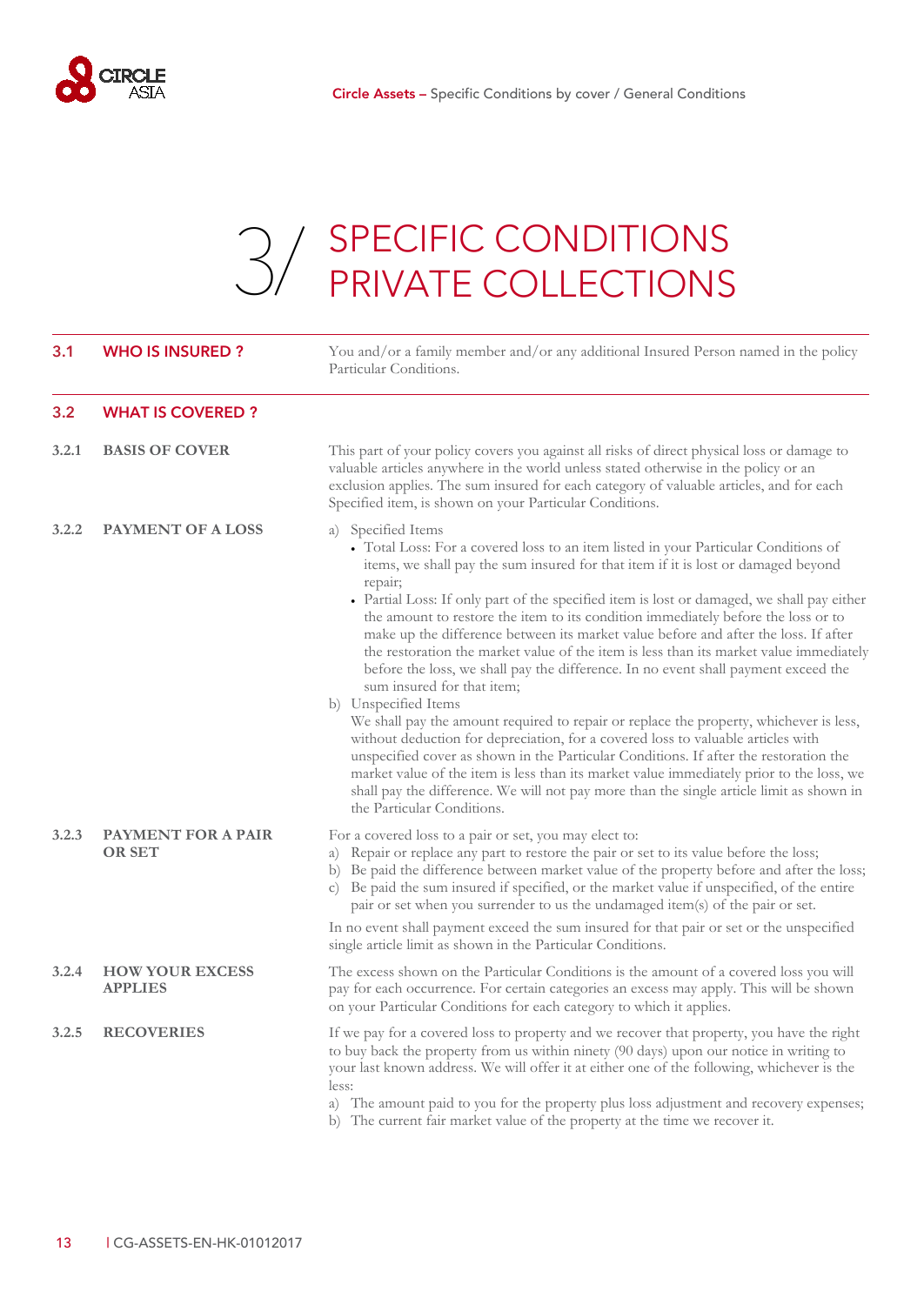

<span id="page-15-1"></span><span id="page-15-0"></span>

| 3.3   | <b>ADDITIONAL COVERS</b>              | These covers are offered in addition to the sum insured shown on your Particular<br>Conditions unless stated otherwise. Your excess applies to these covers unless stated<br>otherwise:                                                                                                                                                                                                                                                                                                                                                                                                                                                                                                                                                                                                                                                                                                                                                                                                                                                                                                                                                                                                                                                        |  |
|-------|---------------------------------------|------------------------------------------------------------------------------------------------------------------------------------------------------------------------------------------------------------------------------------------------------------------------------------------------------------------------------------------------------------------------------------------------------------------------------------------------------------------------------------------------------------------------------------------------------------------------------------------------------------------------------------------------------------------------------------------------------------------------------------------------------------------------------------------------------------------------------------------------------------------------------------------------------------------------------------------------------------------------------------------------------------------------------------------------------------------------------------------------------------------------------------------------------------------------------------------------------------------------------------------------|--|
| 3.3.1 | <b>DEATH OF ARTIST</b>                | In the event of a covered loss or damage to any specified fine art item, we will pay up to<br>200% of the sum insured of any specified fine art item listed under the List of Specified<br>Private Collections shown in the Particular Conditions, up to a maximum of<br>HK\$1,500,000 if the occurrence is within the immediate 6 months following the death of<br>the artist and provided that you can produce the original purchase receipt or an<br>independent professional valuation report which is made within 3 years before the date of<br>the loss/damage.                                                                                                                                                                                                                                                                                                                                                                                                                                                                                                                                                                                                                                                                          |  |
| 3.3.2 | <b>DEFECTIVE TITLE</b>                | We will pay for the amount you have paid to purchase an item which you are<br>subsequently required by law to relinquish possession of due to:<br>a) Unforeseen discovery of the vendor's defective or lack of title to the purchased item<br>by you;<br>b) Any charge or encumbrance placed on the item, prior to the purchase by you, of<br>which you were not aware.<br>We will also pay legal costs incurred by you, with our prior consent, in defending an<br>action brought against you in respect of any defective title or lack of title claim.<br>We will only cover a loss if both the purchase and any relevant claim are made during the<br>period of insurance.                                                                                                                                                                                                                                                                                                                                                                                                                                                                                                                                                                  |  |
|       |                                       | The maximum we will pay is $HK$250,000$ or 10% of the Private Collections sum insured,<br>which ever is the lower amount.                                                                                                                                                                                                                                                                                                                                                                                                                                                                                                                                                                                                                                                                                                                                                                                                                                                                                                                                                                                                                                                                                                                      |  |
|       |                                       | We will only cover a loss resulting from a purchase made by you from a credible<br>auctioneer or dealer.                                                                                                                                                                                                                                                                                                                                                                                                                                                                                                                                                                                                                                                                                                                                                                                                                                                                                                                                                                                                                                                                                                                                       |  |
| 3.3.3 | NEWLY ACQUIRED<br><b>ITEMS</b>        | We cover your newly acquired valuable articles provided you already have a sum insured<br>shown on your Particular Conditions in the category that the newly acquired valuable<br>article would be insured under. The most we will pay is 25% of the sum insured for the<br>category as shown on the Particular Conditions for a covered loss. For appropriate cover<br>under this policy, you must request cover for all newly acquired valuable articles within<br>the first ninety (90) days after your acquisition, and pay any additional premium from the<br>date acquired. We reserve the right not to insure the newly acquired valuable articles once<br>ninety (90) days after the acquisition of such items has elapsed.                                                                                                                                                                                                                                                                                                                                                                                                                                                                                                            |  |
| 3.4   | <b>WHAT IS NOT</b><br><b>COVERED?</b> | a) Baggage: We do not cover any loss of Jewelry from Baggage unless carried by hand<br>and under the personal supervision of the Assured;<br>b) Breakdown: We do not cover any loss caused by mechanical or electrical breakdown,<br>with the exception of any loss to wine caused by temperature extremes or changes in<br>temperature resulting from the failure of a climate control system;<br>c) Collectibles: We do not cover any loss to collectibles:<br>· caused by fading, thinning, colour transfer, creasing, aridity, dampness, or<br>temperature extremes;<br>• caused during use other than as a collectible;<br>d) Confiscation: We do not cover any loss or damage caused by the destruction,<br>confiscation or seizure by any government or public authority;<br>e) Dishonest Acts: We do not cover any loss or damage caused by any dishonest or<br>criminal act by, or at the direction of you or a family member;<br>f) Existing Damage: We do not cover any loss or damage which occurred prior to the<br>period of insurance;<br>Gradual Deterioration, Breakdown, Wear and Tear: We do not cover any loss or<br>g)<br>damage caused by:<br>• wear and tear, gradual deterioration;<br>• inherent vice, latent defect; |  |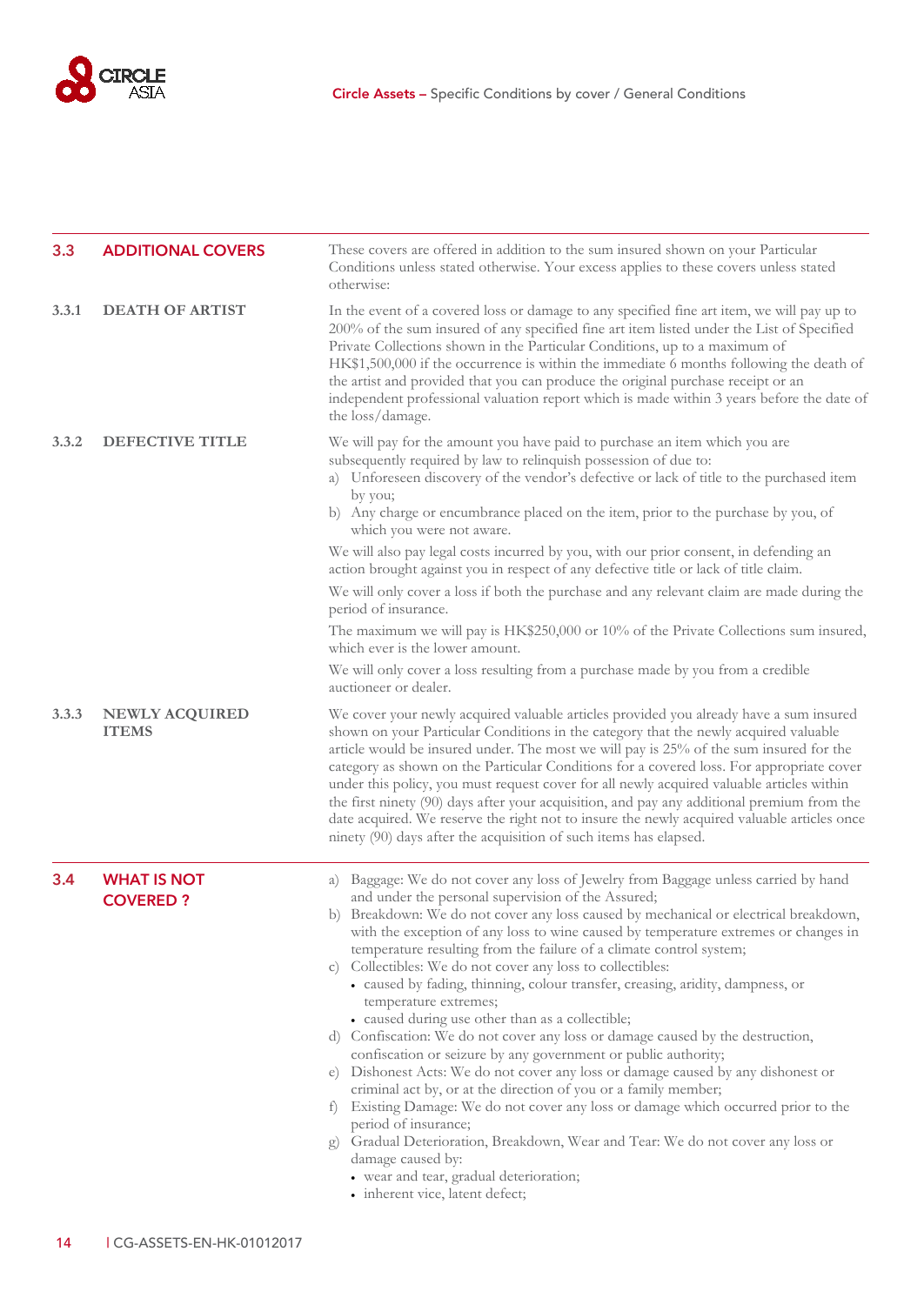

- warping or shrinkage, rust or other corrosion, wet or dry rot;
- vermin, rodents or insects.
- However, this exclusion does not apply to ensuing covered loss unless another exclusion applies;
- h) Intentional Acts: We do not cover any loss or damage deliberately caused by you or a family member;
- i) Jewelry in the Bank: We do not cover any loss to specified jewelry described on the Particular Conditions as Jewelry in Bank while these items are out of a bank vault, unless we agree in advance that we will cover them;
- j) Jewelry Sending: We do not cover any loss of Jewelry sending by all types and manner;
- k) Misappropriation: We do not cover any loss or damage caused by the taking or other misappropriation of fine art from you or a family member by you or a family member;
- l) Mould: We do not cover any loss or damage caused by the presence of mould, however caused, or any loss or damage caused by mould. However, this exclusion does not apply to loss or damage caused by the presence of mould resulting from fire or lightning unless another exclusion applies;
- m) Professional Use: We do not cover loss or damage to any valuable articles held or used for any trade or profession;
- n) Racing or Instruction: We do not cover any loss to a collector vehicle occurring during instruction, driver's education, preparation, practice, time trials, testing or participation for or in any race, speed contest, or pre-arranged handling and performance test, whether on a closed track, public roadway or private property.;
- o) Radioactive, Chemical or Biological Contamination: We do not cover any loss or damage, directly or indirectly caused by:
	- Radioactivity or ionizing radioactive contamination from nuclear fuel or nuclear waste arising from burning nuclear fuel;
	- The radioactive, poisonous, explosive or other dangerous properties of any nuclear equipment or nuclear part of that equipment;
	- Chemical or biological contamination however caused;
- p) Repair and Restoration: We do not cover any loss or damage to valuable articles caused by or resulting from repair, restoration, or retouching commissioned by you;
- q) Shipments by Mail: We do not cover any loss caused during shipment by mail including regular first class mail unless agreed to in advance by us. This exclusion does not apply to shipments with a value less than HK\$80,000;
- r) Stamps and Coins: We do not cover any loss to stamps or coins caused by:
	- Fading, creasing, handling, denting, scratching, tearing, thinning, colour transfer, aridity, dampness, or extreme temperature;
	- Handling or being worked on;
- s) Unsuitable Transportation and Packing: We do not cover any loss or damage to any item during transit, which is not suitably packed and secured relative to its value and the method of transportation;
- t) War or Similar Risks: We do not cover any loss or damage, directly or indirectly caused by any war, invasion, act of foreign enemy, hostilities (whether war be declared or not), rebellion, revolution or military force. Discharge of a nuclear weapon shall be deemed a warlike act even if accidental.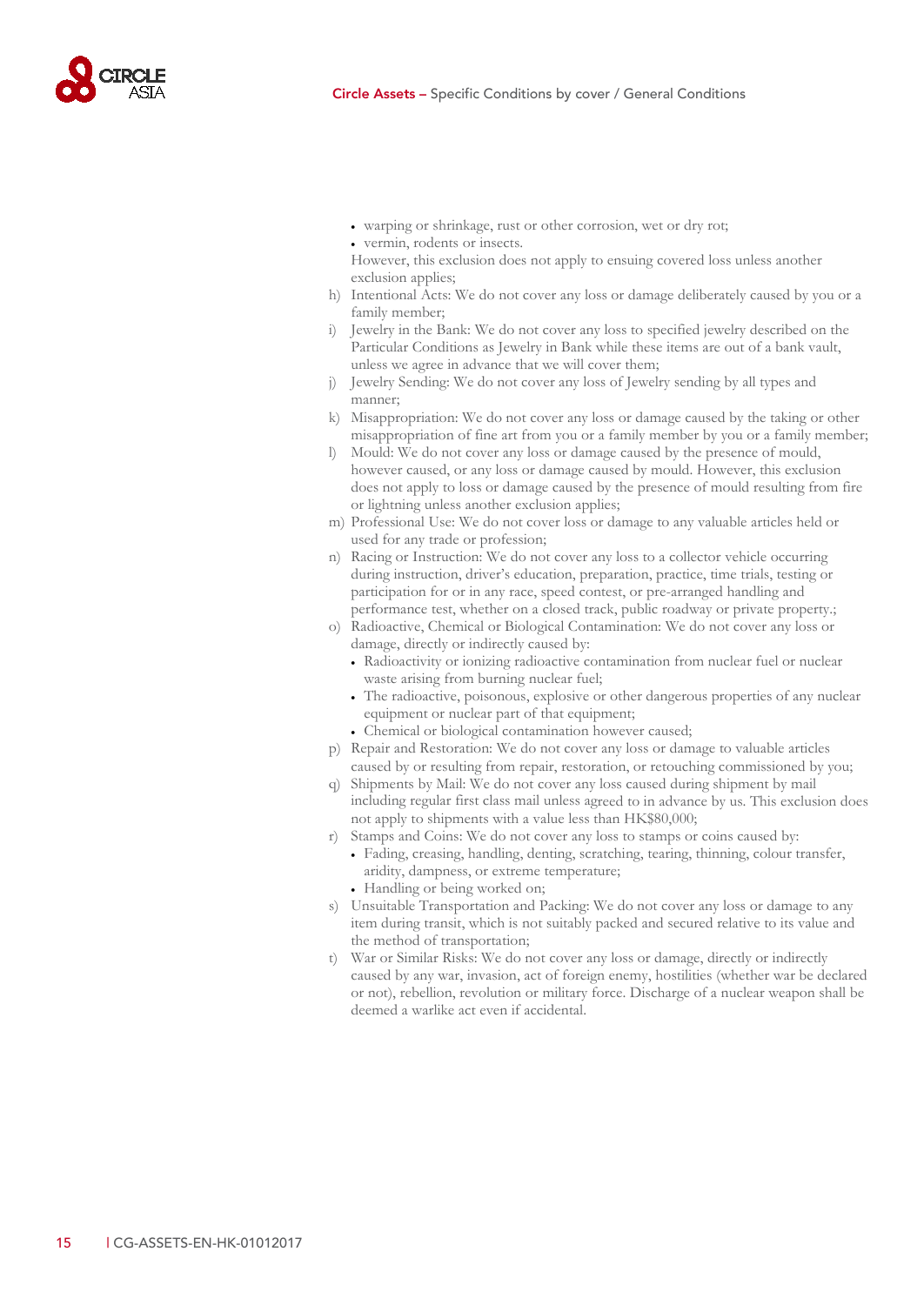

# A / SPECIFIC CONDITIONS [4/](#page-17-0) SPECIFIC

<span id="page-17-5"></span><span id="page-17-4"></span><span id="page-17-3"></span><span id="page-17-2"></span><span id="page-17-1"></span><span id="page-17-0"></span>

| 4.1   | <b>WHO IS INSURED?</b>                                               | You and/or a family member and/or your domestic helper while performing the duties<br>and any additional Insured Person named in the policy Particular Conditions.                                                                                                                                                                                                                                                                                                                                                   |
|-------|----------------------------------------------------------------------|----------------------------------------------------------------------------------------------------------------------------------------------------------------------------------------------------------------------------------------------------------------------------------------------------------------------------------------------------------------------------------------------------------------------------------------------------------------------------------------------------------------------|
| 4.2   | <b>WHAT IS COVERED?</b>                                              |                                                                                                                                                                                                                                                                                                                                                                                                                                                                                                                      |
| 4.2.1 | <b>BASIS OF COVER</b>                                                | We will pay damages an Insured Person is legally obligated to pay for personal injury or<br>property damage caused by an occurrence covered by this policy anywhere in the world,<br>unless stated otherwise or an exclusion applies.                                                                                                                                                                                                                                                                                |
| 4.2.2 | <b>PAYMENT OF A LOSS</b>                                             | We will further cover your liability as owner of the building only if you have already had<br>the cover of building.                                                                                                                                                                                                                                                                                                                                                                                                 |
|       |                                                                      | The most we will pay for all claims for personal injury and property damage as a result of<br>any one occurrence is the liability sum insured shown on your Particular Conditions.                                                                                                                                                                                                                                                                                                                                   |
|       |                                                                      | This insurance applies separately to each Insured Person against whom a claim is made or<br>lawsuit is brought, but we will not pay more than the limit shown on your Particular<br>Conditions for any single occurrence regardless of the number of Insured Persons, claims<br>made or persons injured.                                                                                                                                                                                                             |
|       |                                                                      | Payments under Defence Cover of 4.2.3, except a settlement payment, are in addition to<br>the liability sum insured shown on your Particular Conditions.                                                                                                                                                                                                                                                                                                                                                             |
| 4.2.3 | <b>DEFENCE COVER</b>                                                 | We will pay the legal defence costs and legal expenses incurred by an Insured Person with<br>our prior written consent. In jurisdictions where we may be prevented from defending an<br>Insured Person for a covered loss because of local laws or other reasons, we will pay only<br>those legal defence expenses incurred with our prior written consent for the Insured<br>Person's defence.                                                                                                                      |
|       |                                                                      | Our duty to defend any claim or suit arising out of a single occurrence ends when the<br>amount we have paid in damages for that occurrence equals the liability cover limit shown<br>on the Particular Conditions of this policy.                                                                                                                                                                                                                                                                                   |
| 4.3   | <b>ADDITIONAL COVERS</b>                                             | In addition to damages and legal defence costs, we also provide related covers.<br>These payments are in addition to the sum insured for damages and legal defence costs<br>unless stated otherwise or an exclusion applies:                                                                                                                                                                                                                                                                                         |
| 4.3.1 | <b>CREDIT CARDS,</b><br><b>FORGERY, AND</b><br><b>COUNTERFEITING</b> | We will pay up to a total of HK\$500,000 for:<br>a) Any amount you or a family member are legally obligated to pay resulting from:<br>• theft or loss of a bank card or credit card issued in your or a family members name;<br>• loss caused by forgery or alteration of any cheque or negotiable document. A loss<br>will not be covered unless all the terms for using the card, cheque or negotiable<br>document are complied with;<br>b) Loss caused by accepting in good faith any counterfeit paper currency. |
|       |                                                                      | At our option we may defend a claim or suit against you or a family member for forgery,<br>counterfeiting or for loss or theft of a bank card or credit card.                                                                                                                                                                                                                                                                                                                                                        |
|       |                                                                      | These payments are in excess of any other insurance cover in force.                                                                                                                                                                                                                                                                                                                                                                                                                                                  |
| 4.3.2 | <b>IDENTITY FRAUD</b>                                                | We will pay up to HK\$200,000 in total for an Insured Person's identity fraud expenses<br>for each identity fraud occurrence during the Policy Period.                                                                                                                                                                                                                                                                                                                                                               |
|       |                                                                      | Identity Fraud means the act of knowingly transferring or using, without lawful authority,<br>a means of identification of an Insured Person with the intent to commit, or to aid or<br>abet, any unlawful activity that constitutes a violation of law.                                                                                                                                                                                                                                                             |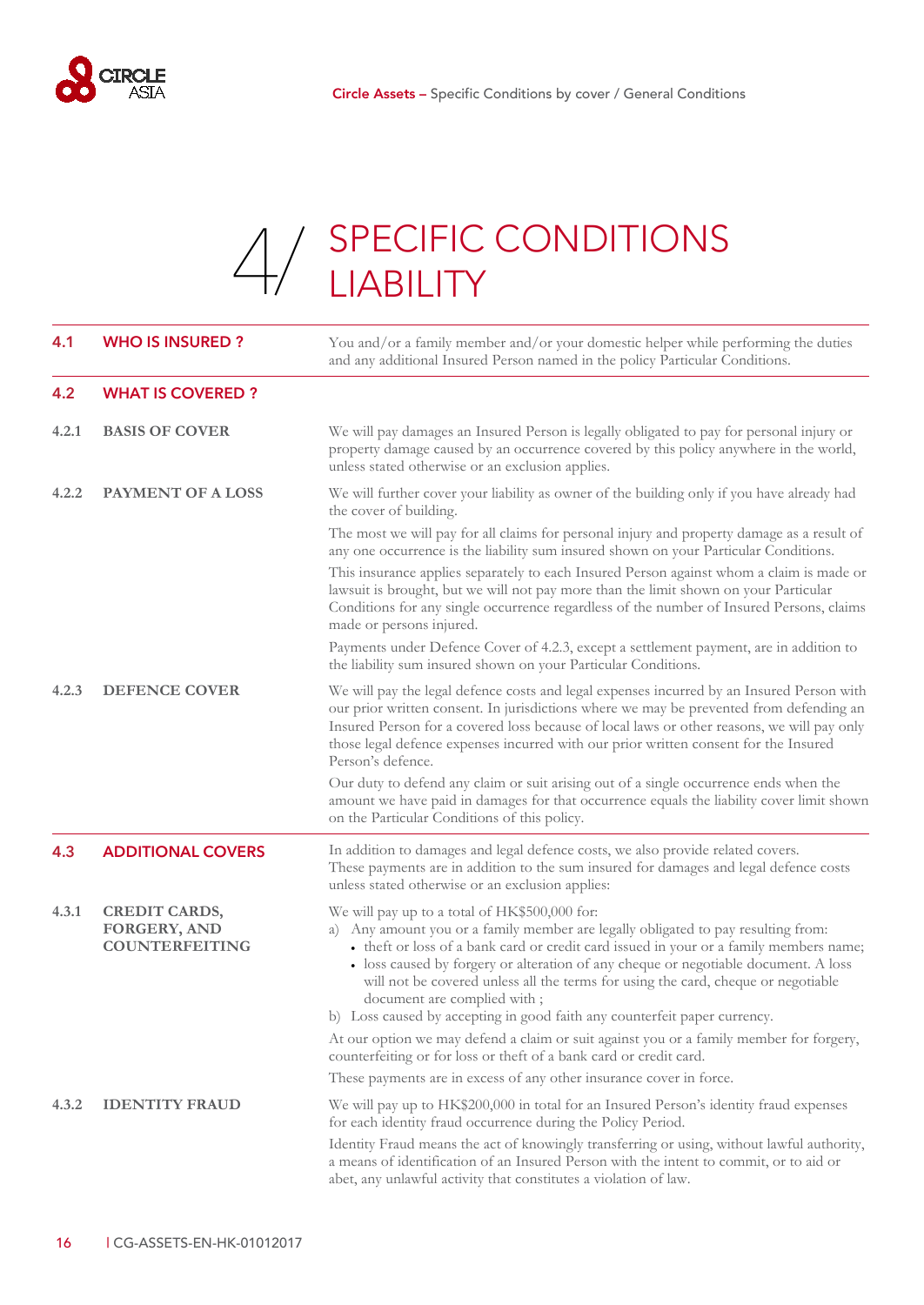

| a) |  | At your option; |
|----|--|-----------------|
|    |  |                 |

- We will pay the cost to implement a fraud resolution plan to resolve civil or criminal judgments wrongly entered against you or an Insured Person and remove all fraudulent entries from your credit report. You may choose an identity theft restoration service from a panel of firms selected by us. If a service is not available in your area, we reserve the right to select the identity theft restoration service;
- We will reimburse you for identity fraud expenses incurred as the direct result of each identity fraud occurrence;
- b) We do not cover:
	- Loss arising out of business pursuits of any Insured Person;
	- Expenses incurred due to any fraudulent, dishonest or criminal act by an Insured Person or any person acting in concert with an Insured Person, or by any authorised representative of an Insured Person whether acting alone or in collusion with others;
	- Loss other than expenses.

This cover does not apply to loss or damage covered under Additional Covers [4.3.2](#page-17-5) Credit Cards, Forgery and Counterfeiting.

These payments are in excess of any other insurance cover in force.

**4.3.3 GOLF EXPOSURES** We provide cover for an Insured Person or a family member for the following additional expenses incurred whilst playing golf or participating in activities at a golf club unless otherwise stated or an exclusion applies. This cover applies worldwide.

- a) Personal Accident: In the event that you or a family member suffers bodily injury whilst playing golf, which results in death, or loss of limb(s) or eye(s), we will pay for you or a family member HK\$600,000 unless a lower amount is stipulated by law. In the event of a death, this benefit will be paid to the estate. We will not pay more than HK\$600,000 for any one occurrence and the death or loss of limb(s) or eye(s) must occur within twelve months of the date of the occurrence.
- b) Hole in One: We will pay up to HK\$10,000 for hospitality expenses incurred as a result of a "hole-in-one" achieved by you or a family member. Official certification from your club or the competition secretary must be submitted as proof in the event of a claim.

Regardless of liability, we will pay the necessary medical expenses that are incurred or medically ascertained within three (3) years from the date of an accident causing bodily injury up to a total of HK\$80,000 for each person. This coverage does not apply to you or a family member and only applies to an accident that:

- a) Occurs to a person, at a building with liability coverage listed on the Particular Conditions, with permission from you or a family member to be there;
- b) Arises from a condition at a building, or at the steps, driveways or sidewalks immediately adjoining a building, listed on the Particular Conditions with liability coverage;
- c) Is caused by an animal owned by or in the care of an Insured Person;
- d) Is caused by an Insured Person or a domestic employee in the course of his or her employment by an Insured Person.

If an Insured Person destroys or damages other people's property we will pay the replacement cost for that property up to HK\$80,000 per occurrence.

**4.3.6 KIDNAP EXPENSES** We will pay for an Insured Person's kidnap expenses, up to a maximum of HK\$200,000 for each kidnap and ransom occurrence, but limited in respect of lost earnings to HK\$1,000 a day and with a total of HK\$20,000.

**4.3.7 REVERSAL OF DAMAGES** We will pay up to HK\$5,000,000 for damages and taxed costs which have been awarded to you or a family member but which have not been paid within 3 months of the date of the award for:

- a) accidental bodily injury; or
- b) accidental loss or damage to property

#### **4.3.4 MEDICAL PAYMENTS TO OTHERS**

- **4.3.5 DAMAGE TO THE PROPERTY OF OTHERS**
-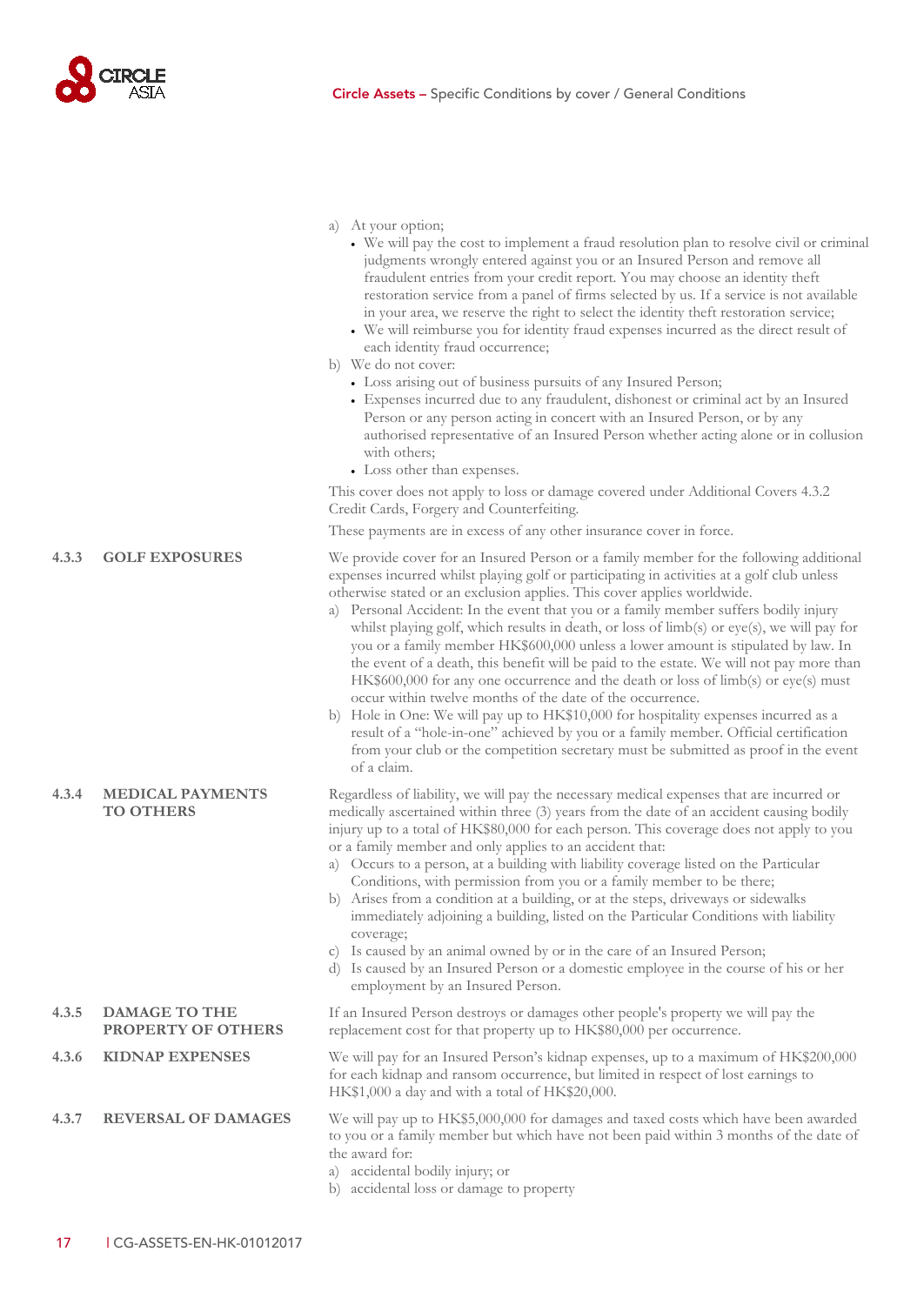

<span id="page-19-0"></span>

| 4.3.8 | <b>ADDITIONAL</b><br><b>MAINTENANCE</b><br><b>EXPENDITURE</b> | Provided that:<br>the damages awarded were not in respect of an incident arising out of your<br>a)<br>profession, occupation or business;<br>b) you would have been covered by this policy if you were in the position of the person<br>you are claiming damages against; and<br>there is no appeal in court proceedings in progress.<br>$\mathcal{C}$ )<br>This cover only applies if the damages are awarded by a court in the Hong Kong Special<br>Administrative Region of the People's Republic of China.<br>We will pay up to HK\$500,000 per occurrence for your share of the additional<br>maintenance expenditure charged during the period of insurance to all the members of<br>your incorporated owners' association. The expenditure must be as a result of liability that<br>would be covered under this policy. We will not pay more than HK\$500,000 for any<br>expenditure that results from an excess in your master building insurance policy under the<br>management company or incorporated owners' association. This limit also applies if you<br>do not have a master building insurance policy in place.<br>Your excess does not apply to this cover.                                                                                                                                                                                                                                                                                                                                                                                                                                                                                                                                                                                                                                                                                                                                                                                                                                                                                                                                                                                                                                                                                                                                                                                                                                                                                                                                                                                                                                                                                                                                                                                                    |
|-------|---------------------------------------------------------------|----------------------------------------------------------------------------------------------------------------------------------------------------------------------------------------------------------------------------------------------------------------------------------------------------------------------------------------------------------------------------------------------------------------------------------------------------------------------------------------------------------------------------------------------------------------------------------------------------------------------------------------------------------------------------------------------------------------------------------------------------------------------------------------------------------------------------------------------------------------------------------------------------------------------------------------------------------------------------------------------------------------------------------------------------------------------------------------------------------------------------------------------------------------------------------------------------------------------------------------------------------------------------------------------------------------------------------------------------------------------------------------------------------------------------------------------------------------------------------------------------------------------------------------------------------------------------------------------------------------------------------------------------------------------------------------------------------------------------------------------------------------------------------------------------------------------------------------------------------------------------------------------------------------------------------------------------------------------------------------------------------------------------------------------------------------------------------------------------------------------------------------------------------------------------------------------------------------------------------------------------------------------------------------------------------------------------------------------------------------------------------------------------------------------------------------------------------------------------------------------------------------------------------------------------------------------------------------------------------------------------------------------------------------------------------------------------------------------------------------------------------------------------------|
| 4.4   | <b>WHAT IS NOT COVERED?</b>                                   | This policy does not provide cover for liability, defence costs or any other cost or<br>expense for:<br>a) Aircraft : Personal injury or property damage arising out of the ownership,<br>maintenance, use, loading, unloading, or towing of any aircraft. However, this<br>exclusion does not apply to personal injury or property damage arising out of the<br>ownership, maintenance, use, loading, unloading, or towing of any aircraft chartered<br>by you with qualified and professional crew and operated solely by licensed pilots;<br>b) Business Pursuits: Personal injury or property damage arising out of an Insured<br>Person's business pursuits, investment activity or any activity intended to generate a<br>profit. However, this exclusion does not apply to:<br>• Voluntary work for an organized and registered charitable, religious or community<br>group;<br>• Incidental business activity;<br>c) Care, Custody or Control: Property damage to property owned by, or in the custody,<br>care or control of, an Insured Person;<br>d) Contractual Liability: Personal injury or property damage arising from contracts or<br>agreements, whether written or unwritten, unless liability would have existed without<br>the contract or agreement;<br>e) Cyber Liability: We do not cover liability directly or indirectly caused by, arising from<br>or consisting of, in whole or in part<br>• The use or misue of the Internet or similar facility;<br>• Any electronic transmission of data or other information;<br>• Any computer virus or similar problem;<br>The use or misuse of any Internet address; Website or similar facility;<br>• Any data or ther information posted on a Website or similary faciltiy;<br>• Any loss of data or damage to any computer system, including but not limited to<br>hardward or software (unless such loss or damage is caused by an earthquake, a fire,<br>a flood or a storm);<br>• The functioning or malfunctioning of the Internet or similar facility, or of any<br>Internet address, Website or similar facility (unless such malfunctioning is caused by<br>an earthquake, a fire, a flood or a storm);<br>• Any infringement, whether intentional or unintentional, of any intellectual property<br>rights (including but not limited to trademark, copyright or patent);<br>Directors' Errors or Omissions: Personal injury or property damage arising out of any<br>$\pm$ )<br>Insured Person's acts, errors or omissions as an officer or member of the board of<br>directors of any corporation or organisation.<br>This exclusion does not apply to bodily injury or property damage arising out of an<br>Insured Person's actions for a non-profit making corporation or organisation unless |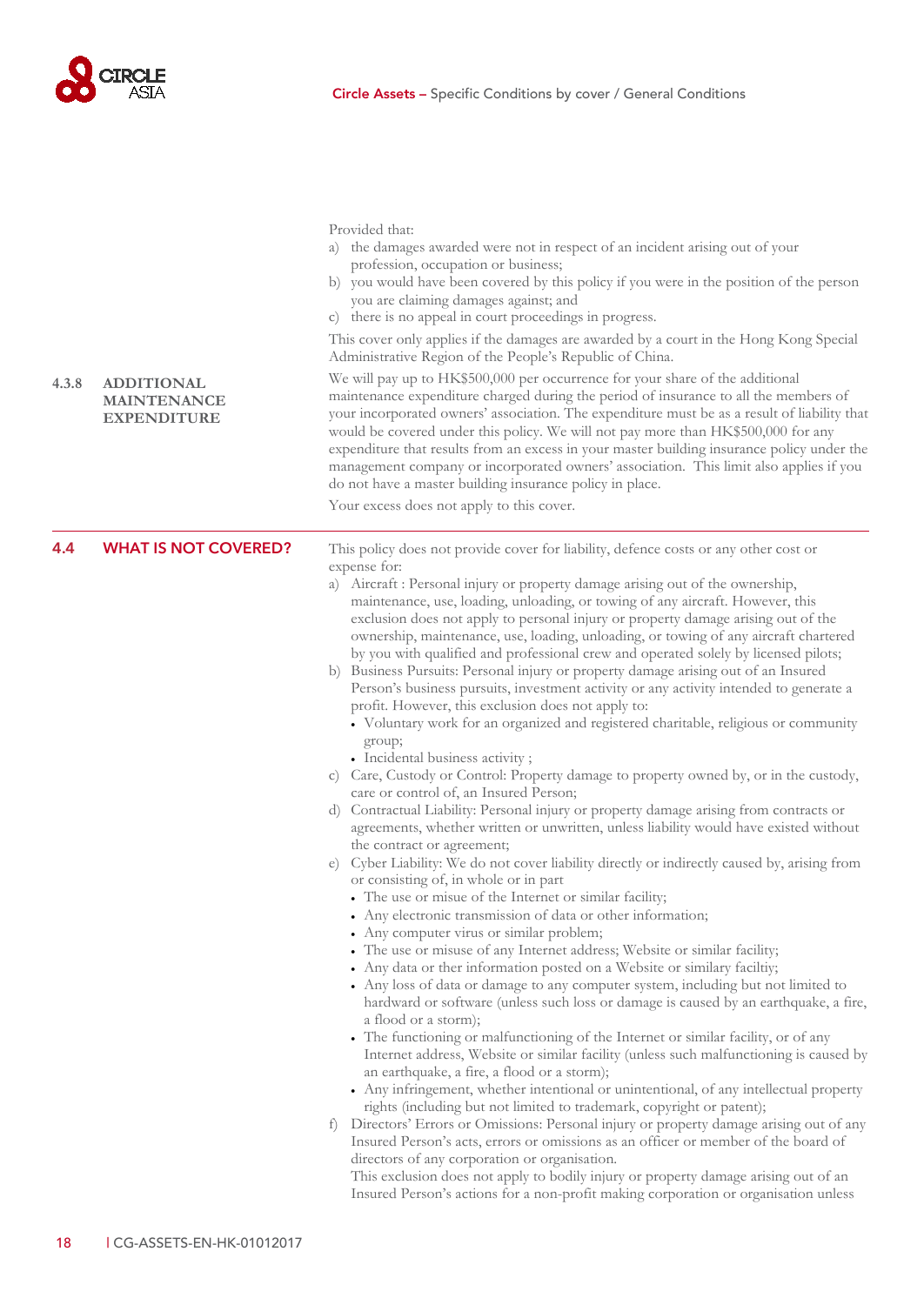

another exclusion applies;

- g) Discrimination: Personal injury arising out of actual, alleged or threatened discrimination or harassment due to age, race, national origin, color, sex, creed, handicapped status, sexual preference or any other discrimination;
- h) Financial Guarantee: We do not cover any building for an Insured Person's guarantee of financial performance of any organisation, Insured Person or other individual;
- i) Intentional Acts: Personal injury or property damage resulting from any criminal, willful, intentional or malicious act or omission by an Insured Person. We also will not cover claims for acts or omissions of an Insured Personal which are intended to result in, or would be expected by a reasonable person to cause, property damage or personal Injury.

This exclusion applies even if the injury or damage is of a different kind or degree, or is sustained by a different person, than expected or intended.

However, this exclusion does not apply to bodily injury if the Insured Person acted with reasonable force to protect any person or property;

- Insured Person: Personal injury to an Insured Person under this policy;
- k) Mould: Personal injury or property damage arising directly or indirectly, in whole or in part, out of the actual or alleged or threatened inhalation of, ingestion of, contact with, exposure to, existence of, or presence of any mould. However, this exclusion does not apply to personal injury or property damage arising out of mould that are, are on, or are contained in, a good or product intended for consumption.;
- l) Motorised Land Vehicles: Personal injury or property damage arising out of the ownership, maintenance, use, loading or unloading of any motorised land vehicle. This exclusion does not apply to:
	- golf buggies;
	- quad bikes or motorcycles of under 51cc used within the grounds of a location listed on the Particular Conditions;
	- garden equipment used for domestic purposes;
	- a motorised land vehicle laid up a location listed on the Particular Conditions;
	- a vehicle for use by a disabled person that does not require registration for the road; unless being used for racing or time trials;
- m) Nuclear Hazard: Personal injury or property damage caused directly or indirectly by nuclear reaction, radiation, or radioactive contamination, regardless of how it was caused;
- n) Pollution or Contamination: We do not cover any loss or damage, directly or indirectly, and regardless of any cause or event contributing concurrently or in any sequence to the loss, caused by the discharge, dispersal, seepage, migration or release or escape of pollutants. We do not cover the cost to extract pollutants from land or water, or the cost to remove, restore or replace polluted or contaminated land or water. However, this exclusion does not apply to loss or damage caused by the escape of oil from any fixed domestic heating installation, other than loss or damage to land or water unless another exclusion applies;
- o) Professional Services: Personal injury or property damage arising out of an Insured Person's performing or failure to perform professional services for which any Insured Person is legally responsible or licensed;
- p) Radioactive, Chemical or Biological Contamination: We do not cover any loss or damage, directly or indirectly caused by:
	- Radioactivity or ionizing radioactive contamination from nuclear fuel or nuclear waste arising from burning nuclear fuel;
	- The radioactive, poisonous, explosive or other dangerous properties of any nuclear equipment or nuclear part of that equipment;
	- The use of a chemical or biological weapon;
- q) Sexual Molestation or Corporal Punishment:
	- Personal injury arising out of any actual, alleged or threatened:
	- Sexual molestation, misconduct or harassment;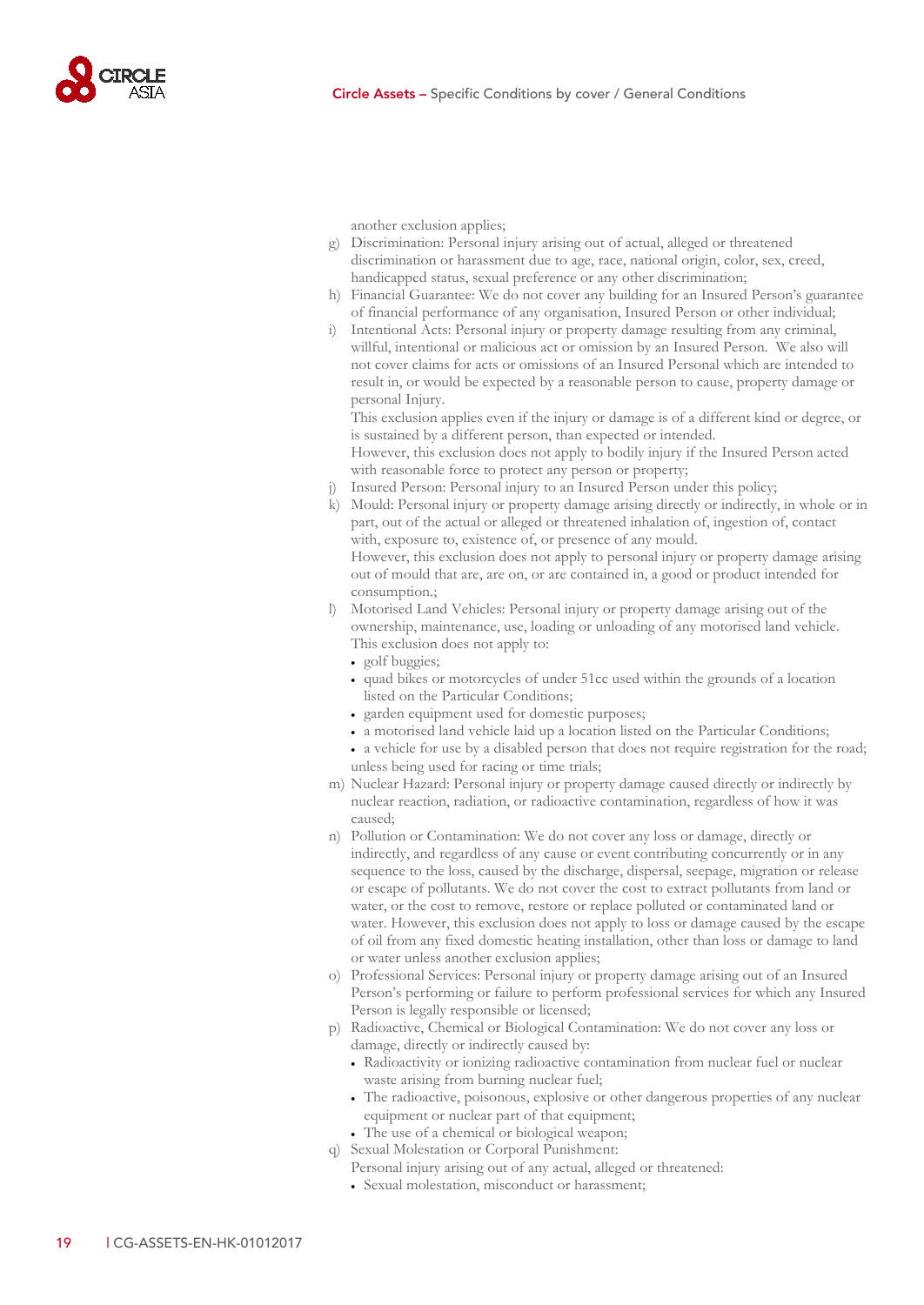

- Corporal punishment;
- Sexual, physical or mental abuse;
- r) Terrorism: We do not cover loss or damage directly or indirectly caused by, resulting from or in connection with any Act of Terrorism regardless of any other cause or event contributing concurrently or in any other sequence to the loss, and any action taken in controlling, preventing, suppressing or in any way relating to any Act of Terrorism. . For the purpose of this clause, Act of Terrorism means an act, including but not limited to the use of force or violence and/or threat thereof, of any person or group(s) of persons, whether acting alone or on behalf of or in connection with any organization(s) or government(s) which from its nature or context is done for, or in connection with, political, religious, ideological, ethnic or similar purposes or reasons, including the intention to influence any government and/or to put the public, or any section of the public, in fear;
- s) Transmittable Diseases: Personal injury resulting directly or indirectly from any illness, sickness or disease transmitted intentionally or unintentionally by an Insured Person to anyone. We do not cover any damages for any threat of exposure or any consequences resulting from that illness, sickness, or disease;
- t) War: Bodily injury or property damage caused directly or indirectly by war, including the following and any consequence of the following:
	- Undeclared war, civil war, insurrection, rebellion, or revolution;
	- Warlike acts by a military force or military personnel;
	- The destruction, seizure or use of property for a military purpose; Discharge of a nuclear weapon will be deemed a warlike act even if accidental;
- u) Watercraft: Personal injury or property damage arising out of the ownership, maintenance, use, operation, loading or unloading of any watercraft that is twenty-six (26) feet or more in length or twenty five (25) or more horsepower and which is owned by you or a family member or lent or rented to you or a family member for longer than thirty (30) days;
- v) Wind Powered Land Vehicles: Personal injury or property damage arising out of the ownership, maintenance, use, loading or unloading of any wind powered land vehicle;
- w) Workers' Compensatin or Employers' Liability: We do not cover any loss or damage arising out of Bodily Injury to an employee where such Bodily Injury arises out of and in the course of employment by the Insured or any liability arising out of the Workers' Compensation Act or any similar legislation anywhere in the world;
- x) Wrongful Termination: Personal injury arising out of wrongful termination of employment.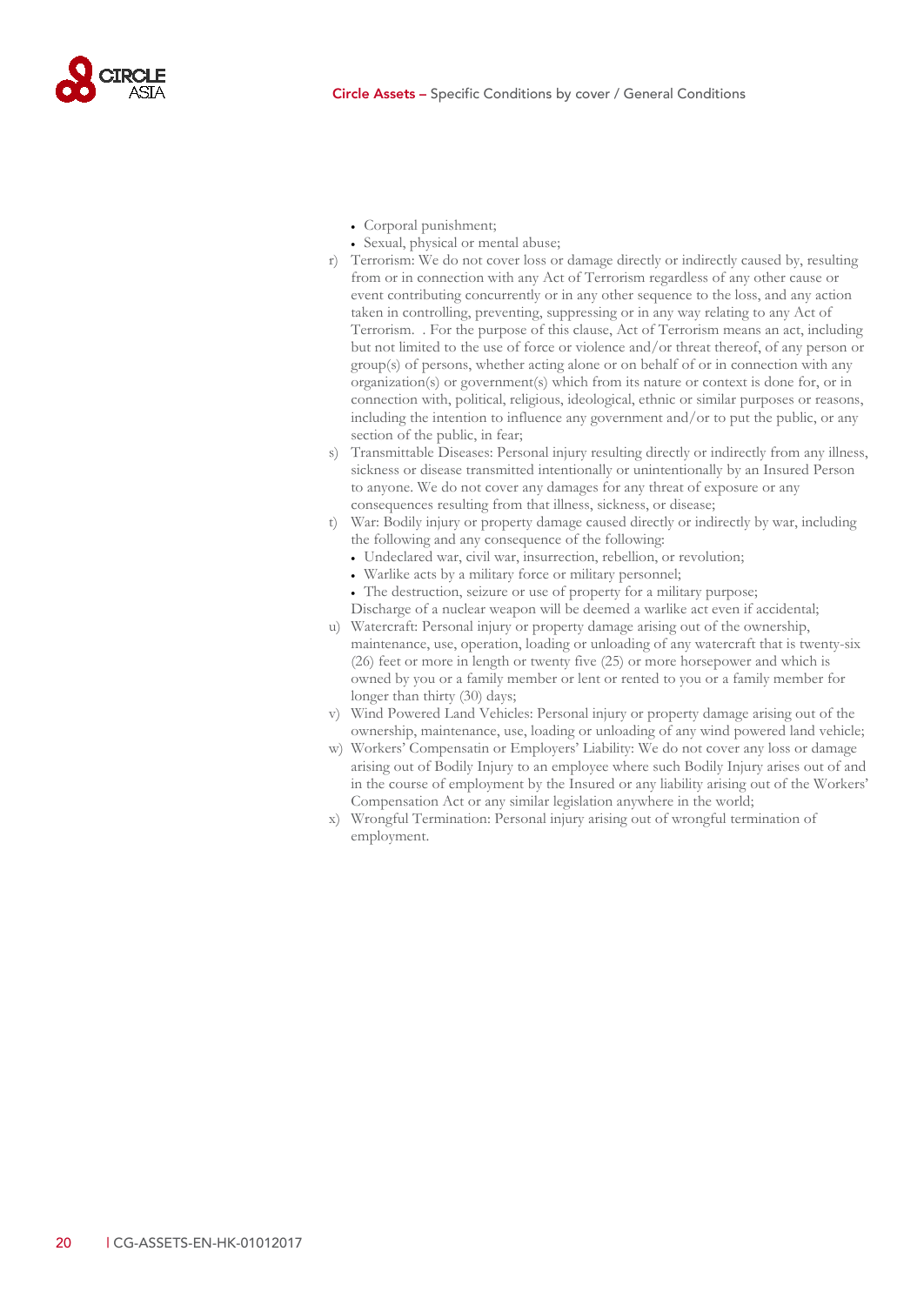

# $\Box$  / GENERAL [5/](#page-22-0) GENERAL<br>OV CONDITIONS

<span id="page-22-6"></span><span id="page-22-5"></span><span id="page-22-4"></span><span id="page-22-3"></span><span id="page-22-2"></span><span id="page-22-1"></span><span id="page-22-0"></span>

| 5.1 | <b>ARBITRATION</b>                    | Any dispute, controversy or claim arising out of or relating to this policy, or the breach,<br>termination or invalidity thereof, shall be settled by arbitration in accordance with the<br>UNCITRAL Arbitration Rules as at present in force. The appointing authority shall be<br>Hong Kong International Arbitration Centre. The place of arbitration shall be in Hong<br>Kong at Hong Kong International Arbitration Centre. There shall be only one arbitrator.<br>The language to be used in the arbitral proceedings shall be English.              |
|-----|---------------------------------------|------------------------------------------------------------------------------------------------------------------------------------------------------------------------------------------------------------------------------------------------------------------------------------------------------------------------------------------------------------------------------------------------------------------------------------------------------------------------------------------------------------------------------------------------------------|
| 5.2 | <b>ASSIGNMENT</b>                     | No one covered under this policy may assign or turn over any right or interest in regard<br>to the policy without our written consent.                                                                                                                                                                                                                                                                                                                                                                                                                     |
| 5.3 | <b>BANKRUPTCY OR DEATH</b>            | The Insured Person's bankruptcy or insolvency shall not relieve us of any of our<br>obligations.                                                                                                                                                                                                                                                                                                                                                                                                                                                           |
|     |                                       | Further, if the Insured Person dies or becomes bankrupt or insolvent during the period of<br>insurance, this policy, unless cancelled, will cover the Insured Person's personal<br>representative for the remainder of the policy period of insurance. For the purpose of this<br>clause, "personal representative" shall have the meaning as defined under the Probate and<br>Administration Ordinance, Cap.10, Laws of Hong Kong, which means the executor,<br>original or by representation, or administration for the time being of a deceased person. |
| 5.4 | <b>CANCELLATION</b>                   | Subject to clause "5.11 Mortgagee Clause" herein below, this policy or any part of it may<br>be cancelled by the Insured Person at any time by notifying us in writing of the future<br>date that the cancellation is to take effect. If you have not made a claim during the period<br>of insurance, we will refund the proportion of any premium you have paid for the period<br>of insurance left.                                                                                                                                                      |
|     |                                       | We may cancel this policy or any part of it at any time by giving the Insured Person thirty<br>(30) days notice in writing. Cancellation notice will be considered to have been given if we<br>send it by registered mail to last known address of the Insured Person.                                                                                                                                                                                                                                                                                     |
| 5.5 | <b>CHANGES</b>                        | If we are advised by you of any change in circumstance which will affect this insurance,<br>we reserve the right to amend any of the terms or conditions of this insurance following<br>at least 30 days notice to you by us.                                                                                                                                                                                                                                                                                                                              |
|     |                                       | No change or modification of this policy shall be effective except when made by written<br>endorsement signed by our authorized representative.                                                                                                                                                                                                                                                                                                                                                                                                            |
| 5.6 | <b>CONCEALMENT OR</b><br><b>FRAUD</b> | The entire policy will be void if, whether before or after a loss, you or an Insured Person<br>has:                                                                                                                                                                                                                                                                                                                                                                                                                                                        |
|     |                                       | a) Intentionally concealed or misrepresented any material fact or circumstance;<br>b) Engaged in fraudulent conduct;<br>Made false statements;<br>$\mathcal{C}$ )                                                                                                                                                                                                                                                                                                                                                                                          |
|     |                                       | relating to this insurance.                                                                                                                                                                                                                                                                                                                                                                                                                                                                                                                                |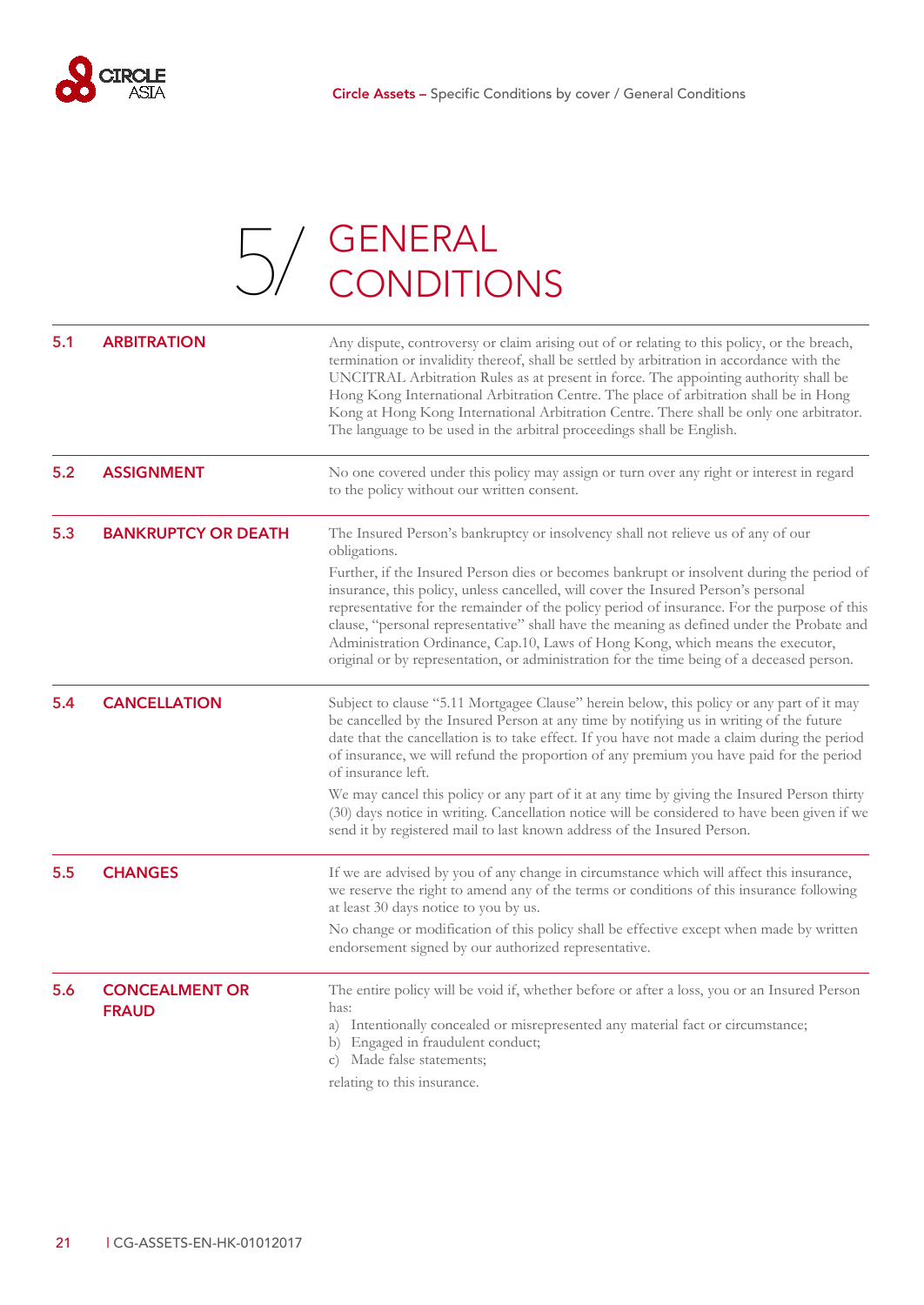

<span id="page-23-4"></span><span id="page-23-3"></span><span id="page-23-2"></span><span id="page-23-1"></span><span id="page-23-0"></span>

| 5.7  | <b>CONSTRUCTION,</b><br><b>SEVERABILITY AND</b><br><b>CONFORMANCE TO</b><br><b>STATUTE</b> | a) If any provision contained in this policy is, for any reason, held to be invalid, illegal,<br>unenforceable in any respect, it is hereby deemed to be severed and to have no effect<br>on any other valid, legal and enforceable provisions of this policy.<br>b) If any provision contained in this policy is, for any reason, held to be invalid, illegal or<br>unenforceable, it will be construed by limiting it so as to be valid, legal and<br>enforceable to the extent compatible with applicable law.<br>c) Any provisions of this policy which are in conflict with the statutes or regulations of<br>the country wherein this policy is issued are hereby amended to conform to such<br>statutes or regulations.                                                                                                                                                                                                                                                                                                                                            |
|------|--------------------------------------------------------------------------------------------|---------------------------------------------------------------------------------------------------------------------------------------------------------------------------------------------------------------------------------------------------------------------------------------------------------------------------------------------------------------------------------------------------------------------------------------------------------------------------------------------------------------------------------------------------------------------------------------------------------------------------------------------------------------------------------------------------------------------------------------------------------------------------------------------------------------------------------------------------------------------------------------------------------------------------------------------------------------------------------------------------------------------------------------------------------------------------|
| 5.8  | <b>GOVERNING LAW &amp;</b><br><b>JURISDICTION</b>                                          | This Policy shall be interpreted and governed by the laws of the Hong Kong Special<br>Administrative Region of the People's Republic of China. All disputes concerning the<br>interpretation of this policy are subject to the law and jurisdiction of the Hong Kong<br>Special Administrative Region of the People's Republic of China.                                                                                                                                                                                                                                                                                                                                                                                                                                                                                                                                                                                                                                                                                                                                  |
| 5.9  | <b>CONTRACTS (RIGHTS OF</b><br><b>THIRD PARTIES)</b><br><b>ORDINANCE</b>                   | Any person or entity who is not a party to this Policy shall have no rights under the<br>Contracts (Rights of Third Parties) Ordinance (Cap 623 of the Laws of Hong Kong) to<br>enforce any terms of this Policy.                                                                                                                                                                                                                                                                                                                                                                                                                                                                                                                                                                                                                                                                                                                                                                                                                                                         |
| 5.10 | <b>LIBERALISATION</b>                                                                      | If we broaden the cover provided by your policy without an additional premium charge,<br>the changes will automatically apply to your policy as of the effective date on which the<br>changes are adopted in your country.                                                                                                                                                                                                                                                                                                                                                                                                                                                                                                                                                                                                                                                                                                                                                                                                                                                |
| 5.11 | <b>MORTGAGEE CLAUSE</b>                                                                    | Loss, if any, under this policy shall be payable to the Mortgagees or Assignees as named<br>on the Particular Conditions to the extent of their interest.                                                                                                                                                                                                                                                                                                                                                                                                                                                                                                                                                                                                                                                                                                                                                                                                                                                                                                                 |
|      |                                                                                            | It is hereby agreed that in the event of loss or damage, we will pay the Mortgagees or said<br>Assignees to the extent of their interest but not exceeding the sum insured or the<br>reinstatement value (less depreciation if any) of the property insured whichever is lower<br>and that this insurance in so far as concerns the interest therein of the Mortgagees or said<br>Assignees only shall not be invalidated by any act or neglect of the Mortgagor or Owner<br>of the property insured, nor by anything whereby the risk is increased being done to,<br>upon or in any building hereby insured, without the knowledge of the Mortgagees or said<br>Assignees provided always that the Mortgagees or said Assignees shall notify us of any<br>change of ownership or alteration or increase of hazard not permitted by this insurance<br>so soon as any such change, alteration or increase shall come to their knowledge, and on<br>demand shall pay to us the appropriate additional premium from the time when such<br>increase of risk first took place. |
|      |                                                                                            | And it is further agreed that whenever we shall pay the Mortgagees or said Assignees any<br>sum for loss or damage under this policy, and shall claim that as to the Mortgagor or<br>Owner no liability therefore existed we shall at once be legally subrogated to all rights of<br>the Mortgagees or said Assignees to the extent of such payment and the Mortgagees or<br>said Assignees shall do and execute all such further or other acts, deeds, transfers,<br>assignments, instruments and things as may be necessary or be reasonably required by us<br>for the purpose of better effecting such subrogation, but such subrogation shall not<br>impair the right of the Mortgagees or said Assignees to recover the full amount of their<br>claim.                                                                                                                                                                                                                                                                                                               |
|      |                                                                                            | Provided that as between us and the Mortgagor or Owner of the property insured<br>nothing contained in this clause shall in any way constitute or be deemed to constitute<br>any waiver of, or prejudice or affect any rights which we may have against the Mortgagor<br>or Owner of the property insured, or lessen any obligations which may be imposed on<br>the Mortgagor or Owner of the property insured either by or under this policy or by law,                                                                                                                                                                                                                                                                                                                                                                                                                                                                                                                                                                                                                  |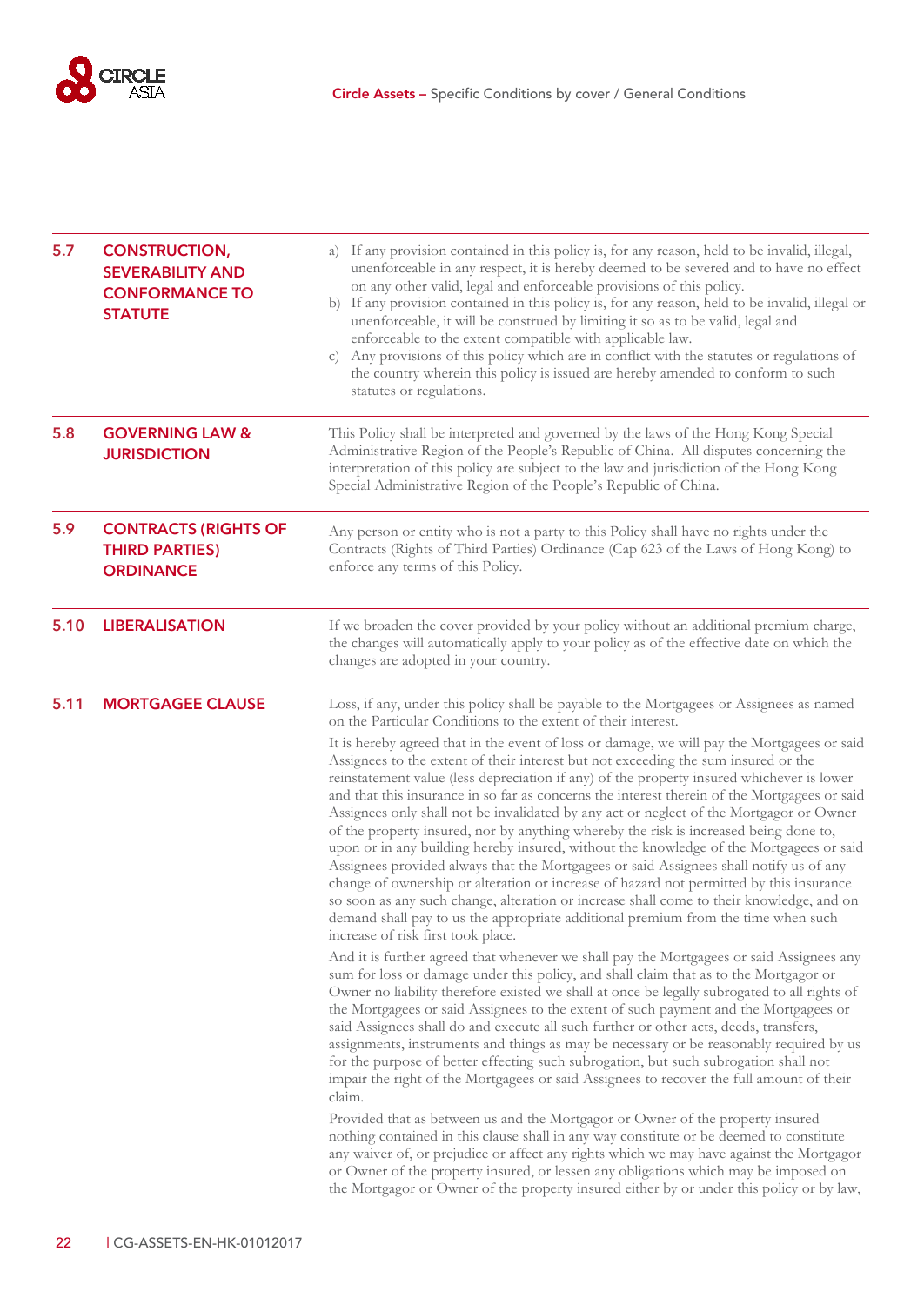

<span id="page-24-5"></span><span id="page-24-4"></span><span id="page-24-3"></span><span id="page-24-2"></span><span id="page-24-1"></span><span id="page-24-0"></span>

|      |                            | and such rights and obligations shall as between us and the Mortgagor or Owner of the<br>property insured remain in full force and effect.<br>We reserve the right to cancel this policy at any time as provided by the terms hereof, but<br>in such case this policy shall continue in force for the benefit only of the Mortgagees or<br>said Assignees for 10 days after notice to the Mortgagees or said Assignees of such<br>cancellation, and shall then cease, and we shall have the right on like notice to cancel this<br>agreement.                                                                                                                                                                                                                                                                                                                                                                                                                                                                                                                                                                                                                                                                                                                                                                                                                                                                              |
|------|----------------------------|----------------------------------------------------------------------------------------------------------------------------------------------------------------------------------------------------------------------------------------------------------------------------------------------------------------------------------------------------------------------------------------------------------------------------------------------------------------------------------------------------------------------------------------------------------------------------------------------------------------------------------------------------------------------------------------------------------------------------------------------------------------------------------------------------------------------------------------------------------------------------------------------------------------------------------------------------------------------------------------------------------------------------------------------------------------------------------------------------------------------------------------------------------------------------------------------------------------------------------------------------------------------------------------------------------------------------------------------------------------------------------------------------------------------------|
| 5.12 | <b>OTHER INSURANCE</b>     | If a loss covered by this policy is also covered by other insurance, we will pay only the<br>rateable proportion of the loss that the limit of liability that applies under this policy bears<br>to the total amount of insurance covering the loss.                                                                                                                                                                                                                                                                                                                                                                                                                                                                                                                                                                                                                                                                                                                                                                                                                                                                                                                                                                                                                                                                                                                                                                       |
| 5.13 | <b>DATA PRIVACY</b>        | You agree that:<br>a) The personal data collected during the application process or administration of this<br>policy may be used by us for the purposes of underwriting and administering this<br>insurance policy or any renewal thereof, including obtaining reinsurance, underwriting<br>renewals, data matching, claim processing, investigation, payment and subrogation;<br>b) We may transfer the personal data to the following classes of persons (whether based<br>in Hong Kong or overseas) for the purpose identified:<br>• third parties providing services related to the administration of this policy including<br>reinsurers;<br>• financial institutions for the purpose of processing this policy and obtaining policy<br>payments;<br>• in the event of a claim, loss adjustors, assessors, third party administrators,<br>emergency providers, legal services providers, retailers, medical providers and travel<br>carriers;<br>• another member of the Circles Group;<br>c) You may gain access to, or request correction of your personal data by writing to<br>Circle Asia Ltd., Unit 1207, Leighton Centre, 77 Leighton Road, Causeway Bay, Hong<br>Kong SAR or info@circlesgroup.asia. (Depending on the scope of work required to<br>accommodate your request, we may charge a reasonable fee). The same addresses may<br>be used to contact us with any comments in relation to our services. |
| 5.14 | <b>PERIOD OF INSURANCE</b> | The period of insurance is stated on the Particular Conditions. All covers in this policy<br>apply only to occurrences that take place while this policy is in force.                                                                                                                                                                                                                                                                                                                                                                                                                                                                                                                                                                                                                                                                                                                                                                                                                                                                                                                                                                                                                                                                                                                                                                                                                                                      |
| 5.15 | <b>REASONABLE CARE</b>     | You must use reasonable care to shut off and drain the water system or appliances, if the<br>home is vacant, unoccupied for longer than 60 days or being constructed.                                                                                                                                                                                                                                                                                                                                                                                                                                                                                                                                                                                                                                                                                                                                                                                                                                                                                                                                                                                                                                                                                                                                                                                                                                                      |
| 5.16 | <b>RECOVERY</b>            | If you or an Insured Person has the rights to recover all or part of any payment made<br>under this policy, those rights are transferred to us. You or an Insured Person must not<br>do anything after the loss to impair such rights of recovery. At our request, you or an<br>Insured Person will bring an action or transfer those rights to us and help us enforce<br>them.                                                                                                                                                                                                                                                                                                                                                                                                                                                                                                                                                                                                                                                                                                                                                                                                                                                                                                                                                                                                                                            |
| 5.17 | <b>SUBROGATION</b>         | The Insured shall at the request and at our expense do and concur in doing and permit to<br>be done all such acts and things as may be necessary or reasonably required by us for the<br>purpose of enforcing any rights and remedies or of obtaining relief or indemnity from any<br>other parties, to which we shall be or would become entitled or subrogated upon our<br>paying or making good any Damages under this policy, whether such acts and things shall<br>be or become necessary or required before or after indemnification by us.                                                                                                                                                                                                                                                                                                                                                                                                                                                                                                                                                                                                                                                                                                                                                                                                                                                                          |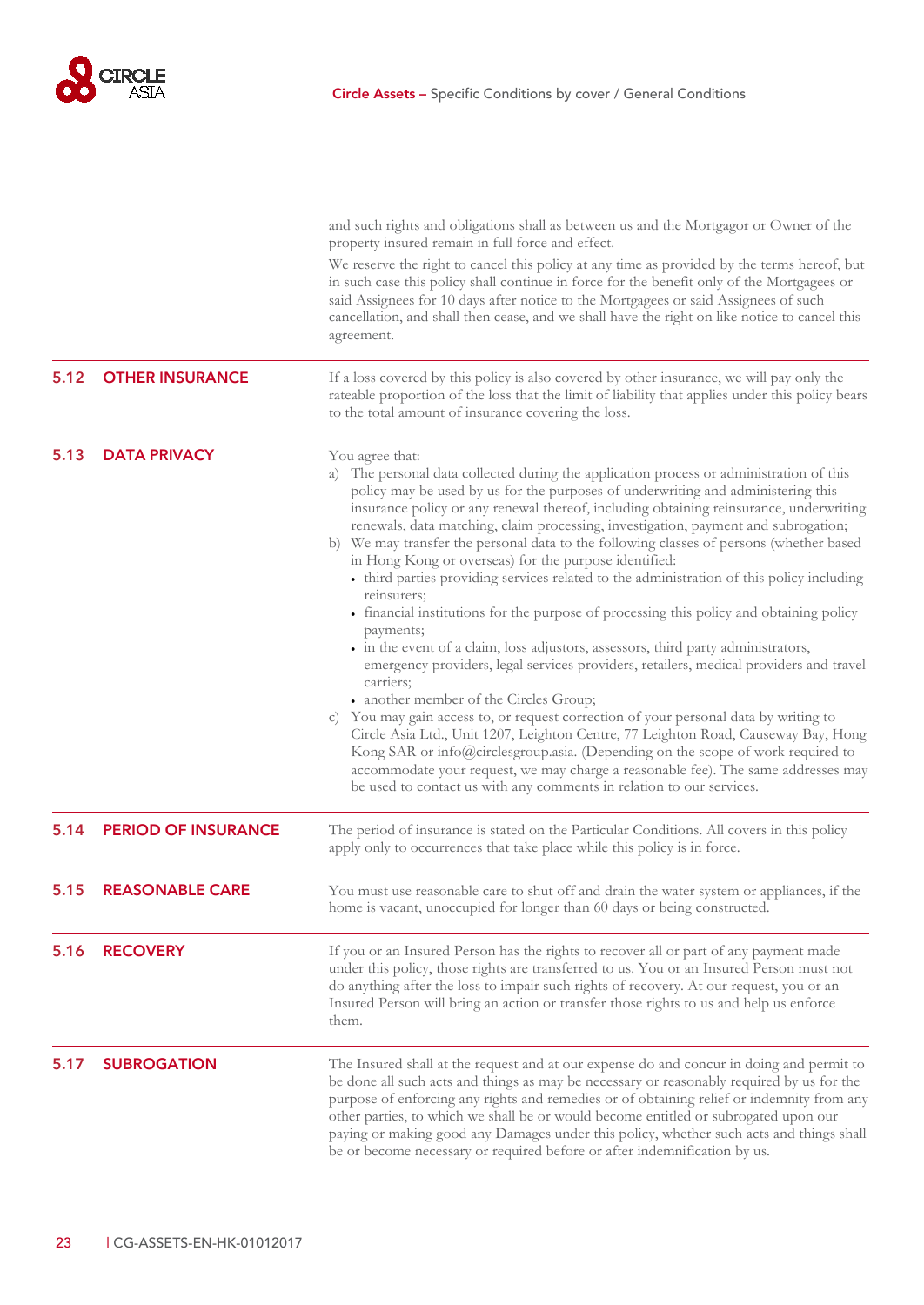

<span id="page-25-3"></span><span id="page-25-2"></span><span id="page-25-1"></span><span id="page-25-0"></span>

| 5.18 | <b>SUM INSURED</b><br><b>ADEQUACY</b>     | You must keep the sums insured at a level which represents the full value of the property.<br>Full value should represent:<br>a) For the building - the full reconstruction cost at the time of loss or damage;<br>b) For contents and personal possessions – the replacement cost as new;<br>c) For fine art and antiques, valuables, precious metals - the current market value.                                                                                                                                                                                                                                                                                                                                                                                                                                                                                                                                                                                                                                                                                                                                                                                                                                                                                                                                                                                                                                                                                                                                                                                                                                                                                                                                                                                                   |
|------|-------------------------------------------|--------------------------------------------------------------------------------------------------------------------------------------------------------------------------------------------------------------------------------------------------------------------------------------------------------------------------------------------------------------------------------------------------------------------------------------------------------------------------------------------------------------------------------------------------------------------------------------------------------------------------------------------------------------------------------------------------------------------------------------------------------------------------------------------------------------------------------------------------------------------------------------------------------------------------------------------------------------------------------------------------------------------------------------------------------------------------------------------------------------------------------------------------------------------------------------------------------------------------------------------------------------------------------------------------------------------------------------------------------------------------------------------------------------------------------------------------------------------------------------------------------------------------------------------------------------------------------------------------------------------------------------------------------------------------------------------------------------------------------------------------------------------------------------|
| 5.19 | <b>YOUR DUTIES AFTER A</b><br><b>LOSS</b> | In the event of an occurrence which is likely to involve this policy, or if you or any other<br>Insured Person under this policy is sued in connection with an occurrence which may be<br>covered under this policy, you or an Insured Person (where applicable) must:<br>a) Give prompt notice to us or your intermediary;<br>b) Notify the local Police if loss or damage is caused by theft or attempted theft,<br>accidental loss, malicious persons and vandals, and keep a note of any reference<br>number given to you;<br>c) Notify the credit card, bank card or card issuing company in case of loss under credit<br>card cover;<br>d) Protect the property from further damage. If repairs to the property are required, you<br>must:<br>• Make reasonable and necessary repairs to protect the property;<br>• Keep an accurate record of all repair expenses;<br>e) Provide us with bills, receipts and related documents;<br>As often as we reasonably require:<br>$\pm$<br>• Make available to us the damaged property for inspection;<br>• Provide us with records and documents we request;<br>· Submit to separate examination under oath;<br>Provide us with the names and addresses of any known persons injured and any<br>$g$ )<br>available witnesses;<br>h) Provide us with any legal documents and other documents which will help us defend<br>any Insured Person;<br>Assist and co-operate with us in the conduct of the defense by helping us:<br>$\left( \frac{1}{2} \right)$<br>• To make settlement;<br>• To enforce any right of contribution or indemnity against any person or<br>organization who may be liable to an Insured Person;<br>• To attend hearings and trials;<br>• To secure and give evidence and obtain the attendance of witnesses. |
| 5.20 | <b>WHEN DO WE PAY?</b>                    | When the loss has been established, assessed and accepted by us, the necessary will be<br>done to have the loss paid within 15 days following the acceptance of the loss.                                                                                                                                                                                                                                                                                                                                                                                                                                                                                                                                                                                                                                                                                                                                                                                                                                                                                                                                                                                                                                                                                                                                                                                                                                                                                                                                                                                                                                                                                                                                                                                                            |
| 5.21 | <b>GENERAL EXCLUSIONS</b>                 | (General exclusions are applicable to all coverages unless otherwise stated under the<br>'Specific Conditions' or 'Particular Conditions')<br>The present contract does not cover losses and/or damages, liability or costs directly or<br>indirectly, fully or partially, caused by or resulting from the following:<br>a) Nuclear Hazard<br>We do not cover any loss or damage caused directly or indirectly by nuclear hazard.<br>Nuclear hazard means any nuclear reaction, radiation, or radioactive contamination,<br>all whether controlled or uncontrolled or however caused, or any consequence of any<br>of these.<br>However, this exclusion does not apply to ensuing covered loss due to fire resulting<br>from a nuclear hazard unless another exclusion applies.<br>b) Violation of applicable economic or trade saction law or regulation<br>The present insurance does not provide coverage related to any business, including<br>but not limited to this insurance and the fulfillment of any Obligation thereunder, to<br>the extent it would violate any applicable enonomic or trade sanction law or                                                                                                                                                                                                                                                                                                                                                                                                                                                                                                                                                                                                                                                            |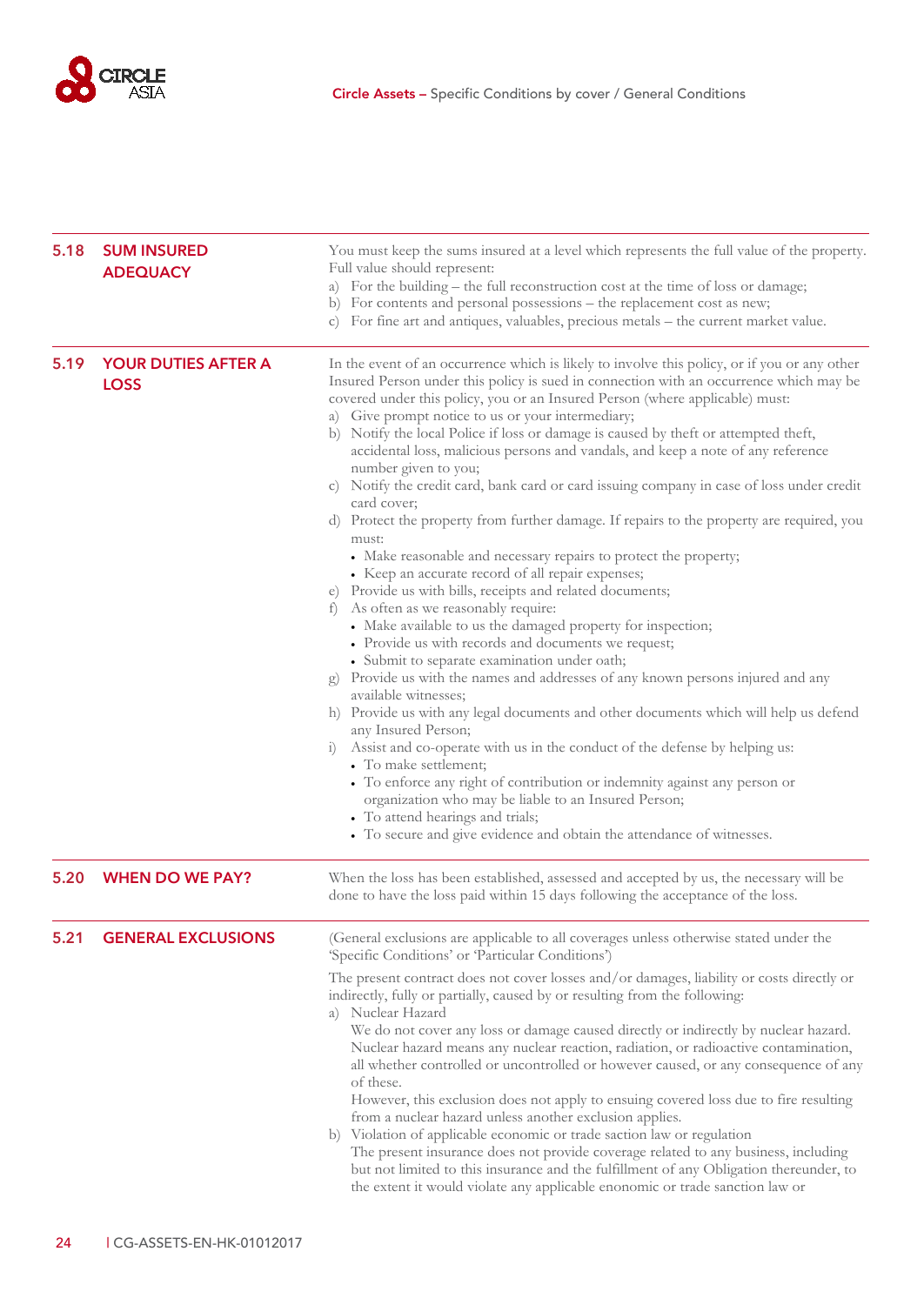

<span id="page-26-0"></span>

|      |                            | regulations of the UN and/or the EU/EEA and/or any other applicable national<br>economic or trade sanction law or regulations.<br>c) Failure with the legal requirements<br>The Assured's failure to observe and comply with the requirements of any law, or<br>ordinance, court or regulatory body of any jurisdiction<br>d) If any provision of this policy is contrary to the mandatory provision of law or is not<br>valid.<br>If any provision of this policy is contrary to the mandatory provisions of law or is not<br>valid, that provision shall be deemed undwritten so that the validity of all other<br>provisions is preserved.<br>The contracting parties shall immediately take the necessary steps to replace this non-<br>valid provision by a valid provision which corresponds as much as possible the<br>original intent of the parties and will be approved by all parties. |
|------|----------------------------|---------------------------------------------------------------------------------------------------------------------------------------------------------------------------------------------------------------------------------------------------------------------------------------------------------------------------------------------------------------------------------------------------------------------------------------------------------------------------------------------------------------------------------------------------------------------------------------------------------------------------------------------------------------------------------------------------------------------------------------------------------------------------------------------------------------------------------------------------------------------------------------------------|
| 5.22 | <b>COLLECTIVE CONTRACT</b> | When several companies are participating to the present contract, a leading Insurer is<br>appointed in the particular conditions; failing which the first mentioned in the list of co-<br>insurers acts as a leading Insurer. The insurance is subscribed by each company for its<br>own part and without financial solidarity, at the same clauses and conditions than those<br>applicable between the leading Insurer and the Policyholder.                                                                                                                                                                                                                                                                                                                                                                                                                                                     |
|      |                            | The leading Insurer is deemed to be the agent of the other co-insurers to receive all<br>declarations foreseen by the contract. The insured may address him every notification<br>except those related to legal proceeding against the other co-insurers. The leading Insurer<br>will inform the co-insurers without delay.                                                                                                                                                                                                                                                                                                                                                                                                                                                                                                                                                                       |
|      |                            | The leading Insurer receives the claim's declaration and informs the other co-insurers. He<br>undertakes the necessary steps with a view to settle the claim and instruct the loss adjuster<br>of the co-insurers, without prejudice of the right of each co-Insurer to appoint an<br>underwriting agent of his choice.                                                                                                                                                                                                                                                                                                                                                                                                                                                                                                                                                                           |
|      |                            | All declarations made to the leading Insurer, all extensions or limitations of risks and<br>conditions, all ratings, all claim's settlements, agreed with the leading Insurer, excluding<br>cancellation and 'ex-gratia.                                                                                                                                                                                                                                                                                                                                                                                                                                                                                                                                                                                                                                                                          |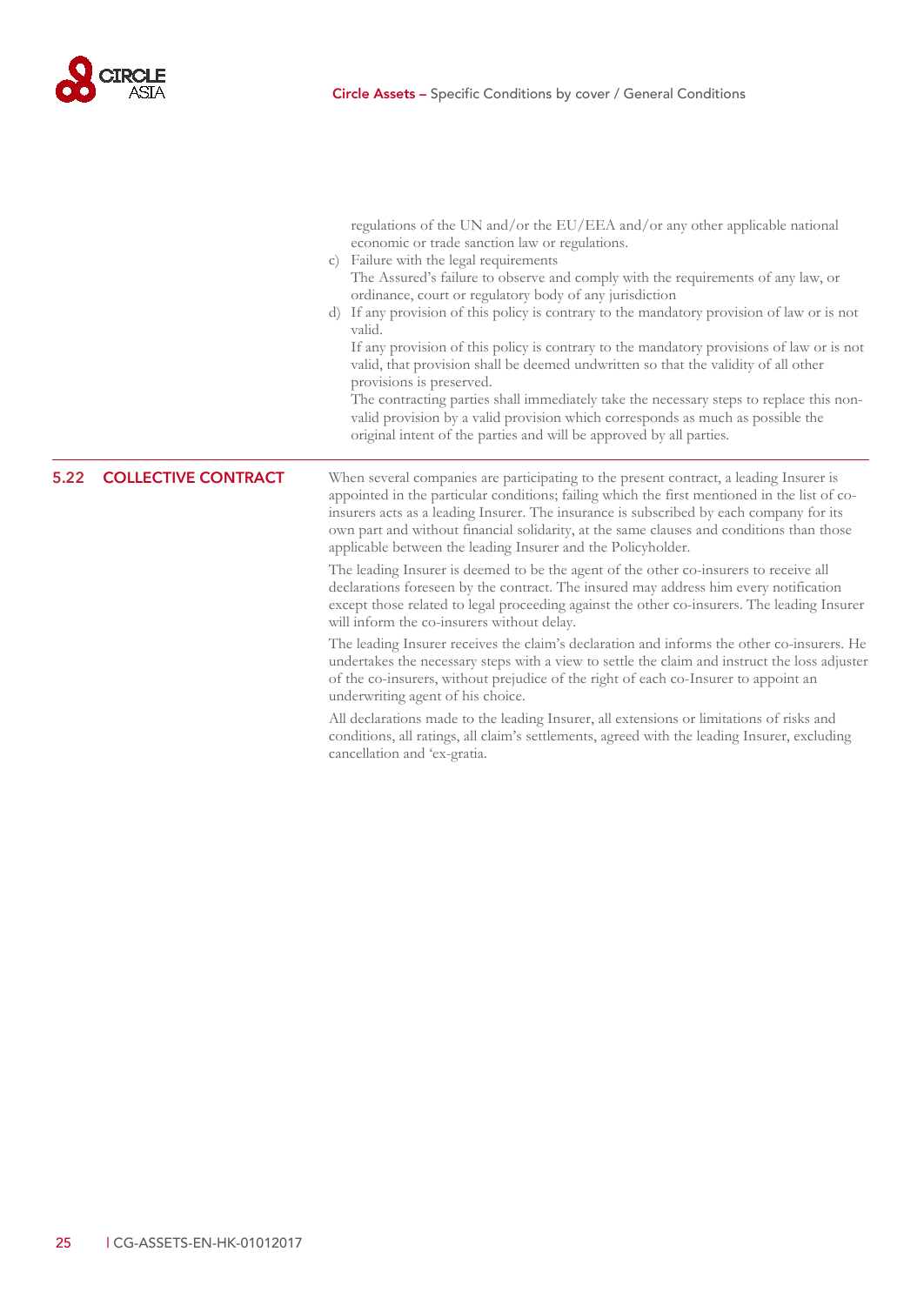<span id="page-27-0"></span>

### 6. DEFINITIONS [6/](#page-27-0)

|                      | Words with special meanings are defined here or in the part of the policy where they are<br>used.                                                                                                                                                                                                                                                                                                                                                                                                                                                                                                                                                                                                                                                                                                                                                                                                         |
|----------------------|-----------------------------------------------------------------------------------------------------------------------------------------------------------------------------------------------------------------------------------------------------------------------------------------------------------------------------------------------------------------------------------------------------------------------------------------------------------------------------------------------------------------------------------------------------------------------------------------------------------------------------------------------------------------------------------------------------------------------------------------------------------------------------------------------------------------------------------------------------------------------------------------------------------|
|                      | Any word or expression that appears in the definitions section has the same meaning<br>wherever it appears. Words that use the masculine gender include the feminine and vice<br>versa. Words using the singular include the plural and vice versa.                                                                                                                                                                                                                                                                                                                                                                                                                                                                                                                                                                                                                                                       |
|                      | In this policy, the words "you", "your" and "yours" refer to the Insured Person or<br>persons named on the Particular Conditions. The words "we", "us", "our" and "ours"<br>mean the insurance company named on the Particular Conditions.                                                                                                                                                                                                                                                                                                                                                                                                                                                                                                                                                                                                                                                                |
|                      | The following words have the following meaning where used throughout the policy:                                                                                                                                                                                                                                                                                                                                                                                                                                                                                                                                                                                                                                                                                                                                                                                                                          |
| Aircraft             | Any device used or designed for flight, except model or hobby craft not used or designed<br>to carry people or cargo.                                                                                                                                                                                                                                                                                                                                                                                                                                                                                                                                                                                                                                                                                                                                                                                     |
| <b>Bodily injury</b> | Bodily harm, including resulting sickness or disease, required care, loss of services or<br>death.                                                                                                                                                                                                                                                                                                                                                                                                                                                                                                                                                                                                                                                                                                                                                                                                        |
| <b>Buildings</b>     | Shall mean the private dwelling, residential flat, stable, garage and all outbuildings of the<br>Insured Person and his fixtures and fittings therein and the walls, gates and fences around<br>and pertaining thereto and all other domestic improvements of a structural nature situated<br>at the Location of Risk shown in the Particular Conditions and unless specifically<br>mentioned the buildings are deemed declared by you to be constructed of brick, stone,<br>concrete or reinforced concrete and roofed with concrete, reinforced concrete, slate, tile,<br>metal, asbestos or a combination of asbestos and other incombustible mineral ingredients.<br>Provided that buildings of the policy shall be deemed to exclude:<br>a) Any property not belonging to you or for which you are not legally responsible;<br>b) Any property which has been insured under contents of this policy. |
| <b>Business</b>      | A part-time or full-time trade, occupation or profession, including farming or stud<br>activities, other than incidental business.                                                                                                                                                                                                                                                                                                                                                                                                                                                                                                                                                                                                                                                                                                                                                                        |
| Collectibles         | Private collections of rare, unique or novel items of personal interest (for example, dolls,<br>toy soldiers, guns, model trains), including memorabilia.                                                                                                                                                                                                                                                                                                                                                                                                                                                                                                                                                                                                                                                                                                                                                 |
| Contaminant          | Impurity resulting from the mixture of or contact of a substance with a foreign substance.                                                                                                                                                                                                                                                                                                                                                                                                                                                                                                                                                                                                                                                                                                                                                                                                                |
| Contents             | Household goods and personal property owned by, or in the possession of, you or a<br>family member. If you or a family member are a tenant, contents includes additions,<br>alterations, installations or fixtures that you paid for, or are responsible for, at the<br>Location of Risk shown in the Particular Conditions.                                                                                                                                                                                                                                                                                                                                                                                                                                                                                                                                                                              |
| Damages              | Sum required to satisfy a claim, whether settled or agreed to in writing by us or resolved<br>by judicial procedure.                                                                                                                                                                                                                                                                                                                                                                                                                                                                                                                                                                                                                                                                                                                                                                                      |
| Family member        | Insured Person's spouse, children, parents and other relatives who normally live in the<br>same household.                                                                                                                                                                                                                                                                                                                                                                                                                                                                                                                                                                                                                                                                                                                                                                                                |
| Fine Art             | Paintings, etchings, statuary, antiques and other bona fide works of art with historical<br>value or artistic merit.                                                                                                                                                                                                                                                                                                                                                                                                                                                                                                                                                                                                                                                                                                                                                                                      |
| Incidental business  | Activity that does not produce gross revenues in excess of HKD80,000 in any year and<br>does not involve employment of others for more than 1,000 hours in total during the<br>policy period. Incidental business includes buildings listed on the Particular Conditions<br>that you own.                                                                                                                                                                                                                                                                                                                                                                                                                                                                                                                                                                                                                 |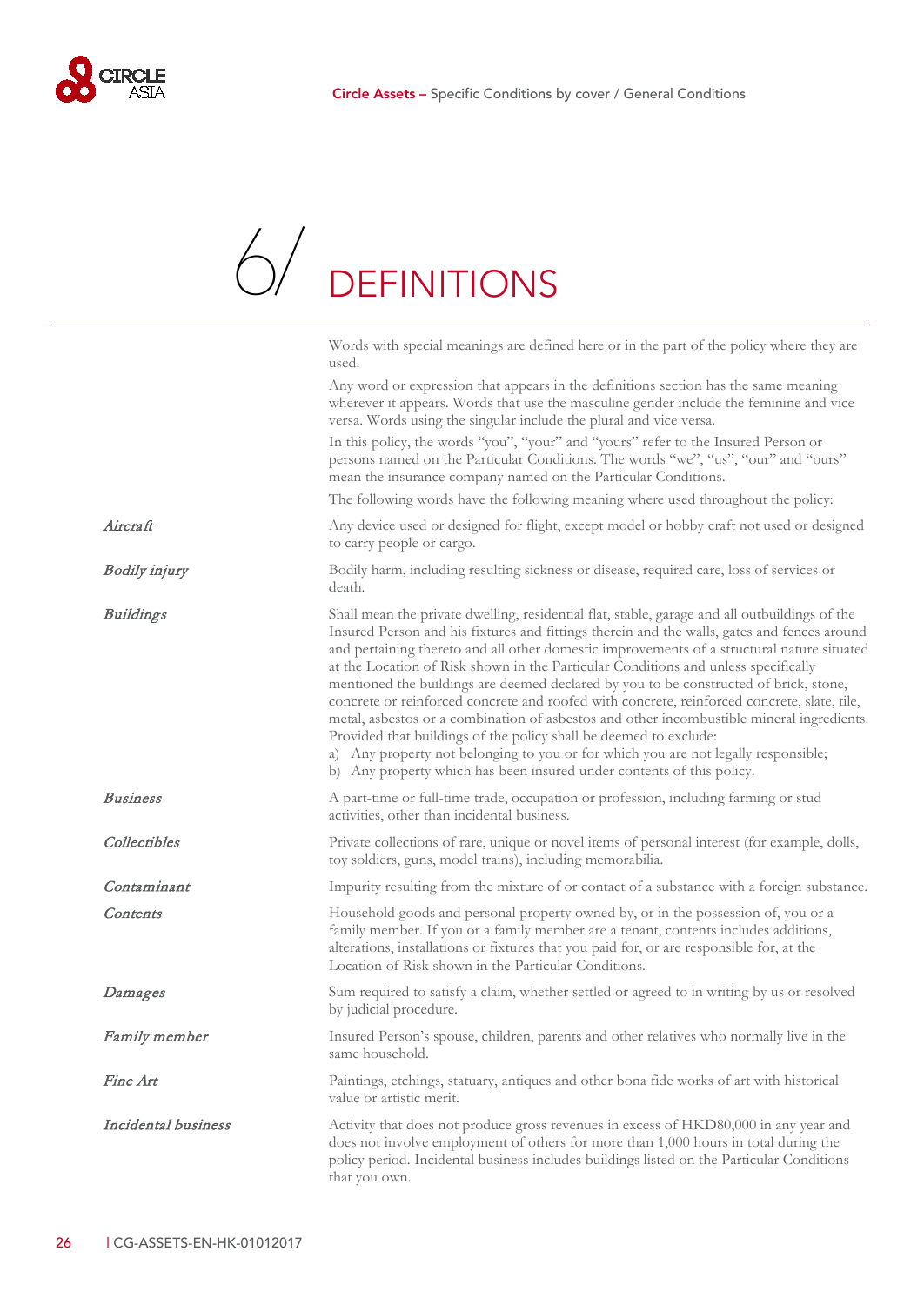

| <b>Insured Person</b>        | a) You and/or a family member;<br>b) Any additional Insured Person named in the policy Particular Conditions                                                                                                                                                                                                                                                                                                                                                                                                                                                                                                                            |
|------------------------------|-----------------------------------------------------------------------------------------------------------------------------------------------------------------------------------------------------------------------------------------------------------------------------------------------------------------------------------------------------------------------------------------------------------------------------------------------------------------------------------------------------------------------------------------------------------------------------------------------------------------------------------------|
| Jewelry                      | Articles of personal adornment containing gemstones, silver, gold, platinum or other<br>precious metals. This also includes watches and set gemstones.                                                                                                                                                                                                                                                                                                                                                                                                                                                                                  |
| Kidnap and ransom occurence  | Actual or alleged wrongful taking of you or a family member, that includes a demand for<br>ransom payment which would be paid by you or a family member in exchange for the<br>release of that kidnapped person.                                                                                                                                                                                                                                                                                                                                                                                                                        |
| Kidnap expenses              | Reasonable costs for:<br>a) A professional negotiator;<br>b) A professional security consultant;<br>c) Professional security guard services;<br>d) A professional public relations consultant;<br>Travel, meals, lodging and phone expenses incurred by you or a family member;<br>e)<br>Advertising, communications and recording equipment;<br>$\pm$<br>Related medical, cosmetic, psychiatric and dental expenses incurred by the kidnapped<br>g)<br>person with 12 months from that person's release;<br>h) Attorneys fees;<br>A professional forensic analyst;<br>1)<br>Earnings lost by you or a family member.<br>$\overline{1}$ |
| Landscaping                  | Your trees, lawn, shrubs, and other plants on the grounds of your building. Landscaping<br>does not include forestry or bush.                                                                                                                                                                                                                                                                                                                                                                                                                                                                                                           |
| Loss of Limb(s)              | a) In the case of a lower limb, permanent physical severance at or above the ankle or<br>permanent total loss of use of an entire leg or foot;<br>b) In the case of an upper limb, permanent physical severance at or above the wrist or<br>permanent total loss of use of an entire hand or arm.                                                                                                                                                                                                                                                                                                                                       |
| Loss of Eye(s)               | Total and irrevocable loss of sight in one or both eyes.                                                                                                                                                                                                                                                                                                                                                                                                                                                                                                                                                                                |
| Market Value                 | Amount for which an article could reasonably be expected to be replaced immediately<br>prior to the time of loss or damage with one substantially identical.                                                                                                                                                                                                                                                                                                                                                                                                                                                                            |
| Motor                        | Any motorised land vehicle which requires motor vehicle registration or operator<br>licensing. This includes self-propelled motor homes, motorcycles and attached trailers.                                                                                                                                                                                                                                                                                                                                                                                                                                                             |
| Mould                        | Any type or form of fungus, including but not limited to, all forms of mould or mildew,<br>and any mycotoxins, spores, scents, vapours, gas, or substance, including any by-products,<br>produced or released by mould.                                                                                                                                                                                                                                                                                                                                                                                                                 |
| Occurence                    | a) A loss or an accident, including continuous or repeated exposure to the same general<br>harmful conditions, which occurs during the policy period and results in personal<br>injury or property damage;<br>b) An offence, including a series of related offences, committed during the policy period<br>that results in personal injury or property damage.                                                                                                                                                                                                                                                                          |
| <b>Particular Conditions</b> | The Policy Particular Conditions attached to this policy.                                                                                                                                                                                                                                                                                                                                                                                                                                                                                                                                                                               |
| Personal Injury              | The following injuries, or death resulting from the following injuries:<br>a) Bodily injury;<br>b) Wrongful detention, false imprisonment or false arrest;<br>Shock, emotional distress, mental injury;<br>$\mathcal{C}$ )<br>d) Invasion of privacy;<br>Defamation, libel or slander;<br>e)<br>Malicious prosecution;<br>$\pm$<br>Wrongful entry or eviction.<br>g)                                                                                                                                                                                                                                                                    |
| Pollutant                    | Any solid, liquid, gaseous or thermal irritant or contaminant, including smoke, vapour,<br>soot, fumes, acids, alkalis, chemicals or waste.                                                                                                                                                                                                                                                                                                                                                                                                                                                                                             |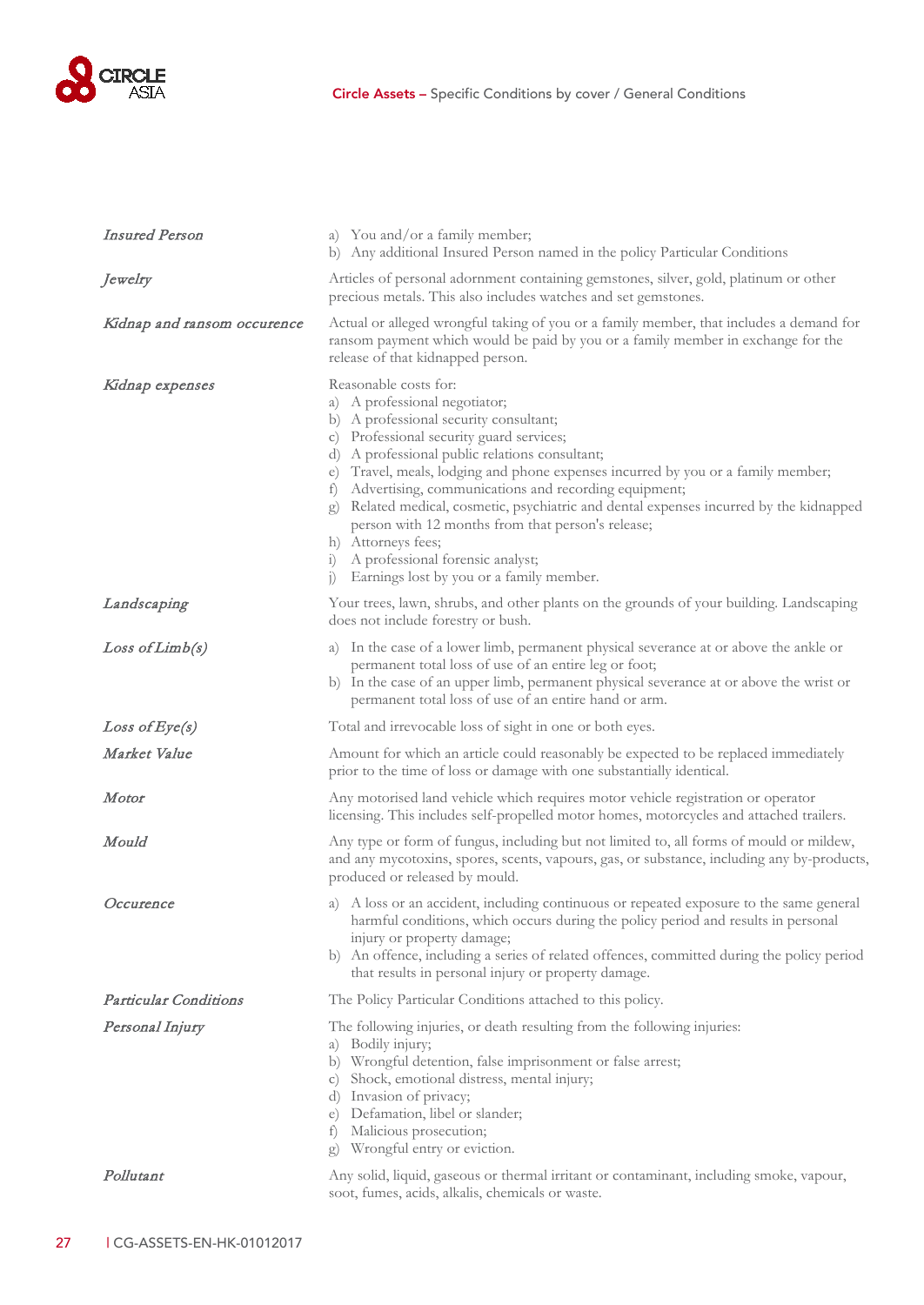

| Property damage            | Physical injury to, destruction of, or loss of use of tangible property.                                                                                                                                                                                                                                                                                                                                                                                                                                                                                                                                                    |
|----------------------------|-----------------------------------------------------------------------------------------------------------------------------------------------------------------------------------------------------------------------------------------------------------------------------------------------------------------------------------------------------------------------------------------------------------------------------------------------------------------------------------------------------------------------------------------------------------------------------------------------------------------------------|
| <b>Reconstruction Cost</b> | The lesser of the amount at the time of the loss required to:<br>a) Restore or repair a structure;<br>Replace or rebuild a structure at the same location; with materials and workmanship<br>b)<br>of like kind and quality. This includes:<br>• Fees from architects, surveyors and consulting engineers;<br>• The cost of complying with the building regulation of a government or local<br>authority;<br>• The reasonable cost of removing debris that results from a covered loss;<br>It does not include any amount required for the excavation, replacement or<br>stabilisation of land under or around a structure. |
| Unoccupied                 | Not lived in or not adequately furnished to be lived in.                                                                                                                                                                                                                                                                                                                                                                                                                                                                                                                                                                    |
| Valuable article(s)        | Personal property you own or possess, for which a sum insured is shown in the Private<br>Collections section of the Particular Conditions.                                                                                                                                                                                                                                                                                                                                                                                                                                                                                  |
| Waste                      | Materials to be disposed of recycled, reconditioned or reclaimed.                                                                                                                                                                                                                                                                                                                                                                                                                                                                                                                                                           |
| Watercraft                 | Boat or craft designed for use on or over water.                                                                                                                                                                                                                                                                                                                                                                                                                                                                                                                                                                            |